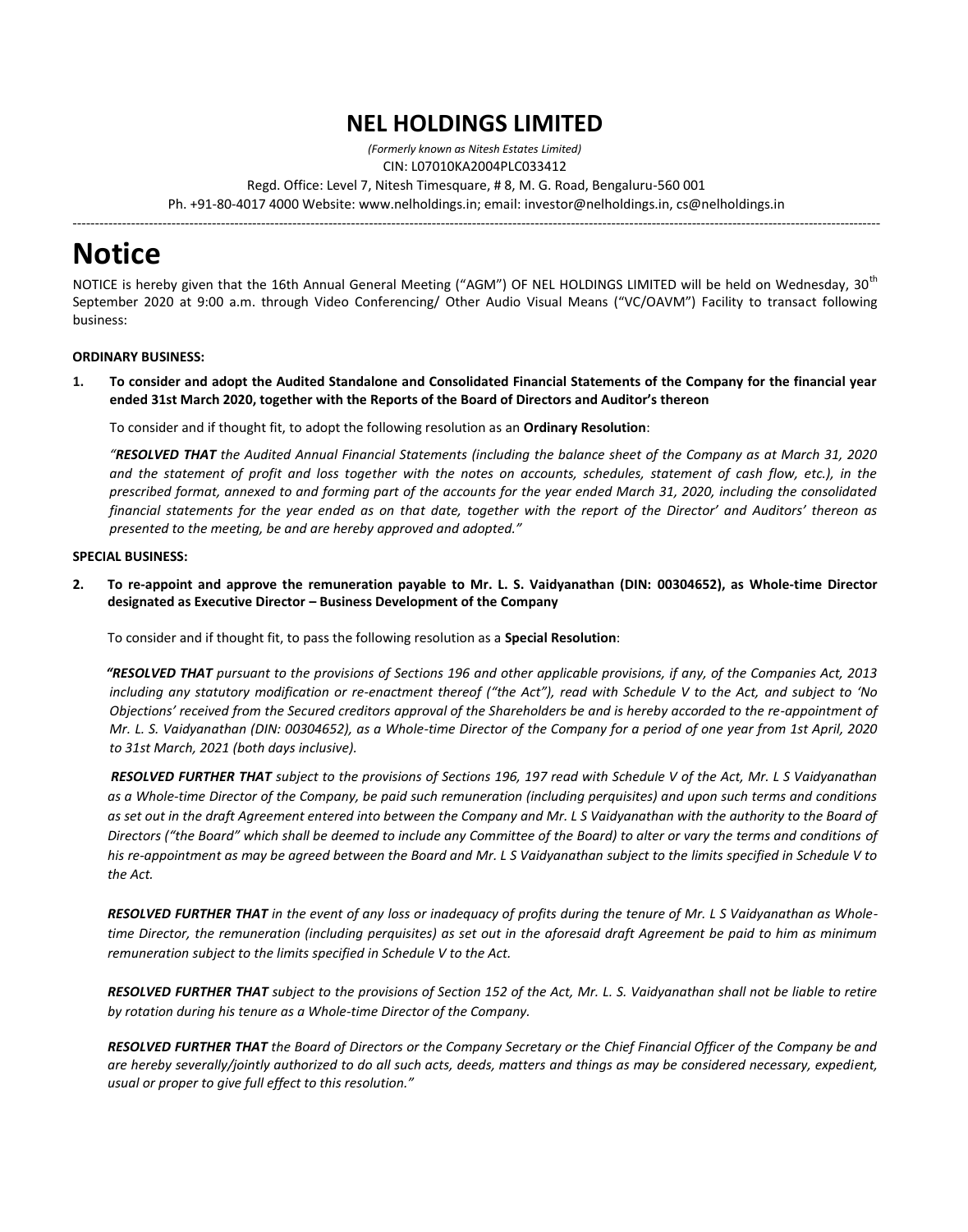#### **3. To re-appoint Mrs. Dipali Khanna (DIN: 03395440) as an Independent Director of the Company for the second term:**

To consider and if thought fit, to adopt, the following resolution as a **Special Resolution**:

*"RESOLVED THAT pursuant to provisions of sections 149, and any other applicable provisions of the Companies Act, 2013, and the Rules made thereunder read with Schedule IV to the Companies Act, 2013 and Regulations 17 and 25 of the Securities and Exchange Board of India (Listing Obligations and Disclosure Requirements) Regulations, 2015, (including any statutory modification(s) or re-enactment(s) thereof, for the time being in force), Mrs. Dipali Khanna (DIN: 03395440) also registered with Indian Institute of Corporate Affairs vide registration no. IDDB-DI-202002-009535, who was appointed as an Independent Director of the Company for a first term of Five years up to September 27, 2020, is eligible for being re-appointed as an Independent Director for a Second Term, be and is hereby reappointed as an Independent Director of the Company, to continue to hold office upto September 27, 2025, and whose office shall not be liable to retire by rotation.*

*RESOLVED FURTHER THAT the Board of Directors and/or Company Secretary of the Company be and are hereby severally authorized to do all acts, deeds and things as may be deemed necessary to give effect to the above Resolution."*

#### **4. To approve formal exit from residential/housing real estate business and venturing into new diversified business due to change in current business scenario and new business prospects.**

To consider and if thought fit, to adopt, the following resolution as a **Special Resolution**:

*"RESOLVED FURTHER THAT pursuant to the provisions of Section 13 of the Companies Act, 2013 ("the Act") including any modification or re-enactment thereof and other applicable provisions thereof the Object clause of the Memorandum of Association of the Company be and is hereby altered and following Clause no. 27 be inserted after clause no. 26 of objects incidental or ancillary to the attainment of main objects:*

#### *B. THE OBJECTS INCIDENTAL OR ANCILLARY TO THE ATTAINMENT OF MAIN OBJECTS:*

*'27. To enter into commercial real estate business and venturing into diversified business related to logistic real estate and warehousing'*

*RESOLVED FURTHER THAT, the any of the Board of Directors of the Company be and are hereby severally authorized to do all such things, deeds, matters and acts as may be deemed proper, necessary, or expedient, including filing the requisite forms with Ministry of Corporate Affairs or submission of documents with any other authority, for the purpose of giving effect to this Resolution and for matters connected therewith or incidental thereto and to settle all questions, difficulties or doubts that may arise in this regard at any stage without requiring the Board to secure any further consent or approval of the Members of the Company to the end and intent that the Members shall be deemed to have given their approval thereto expressly by the authority of this resolution."*

#### **5. To write off the investment made in wholly owned Subsidiary - Nitesh Indiranagar Retail Private Limited towards Indiranagar Mall Project.**

To consider and if thought fit, to adopt, the following resolution as an **Ordinary Resolution**:

*"RESOLVED THAT consent of the Members be and is hereby accorded to write off Rs.236 Crores worth of investment made in wholly owned Subsidiary - Nitesh Indiranagar Retail Private Limited toward Indiranagar Mall Project which is 100% of the provisions provided in the books.*

*FURTHER RESOLVED THAT any of the Board of Directors of the Company be and is hereby authorized, on behalf of the Company to do all such things as may be necessary to give effect to the aforementioned resolution."*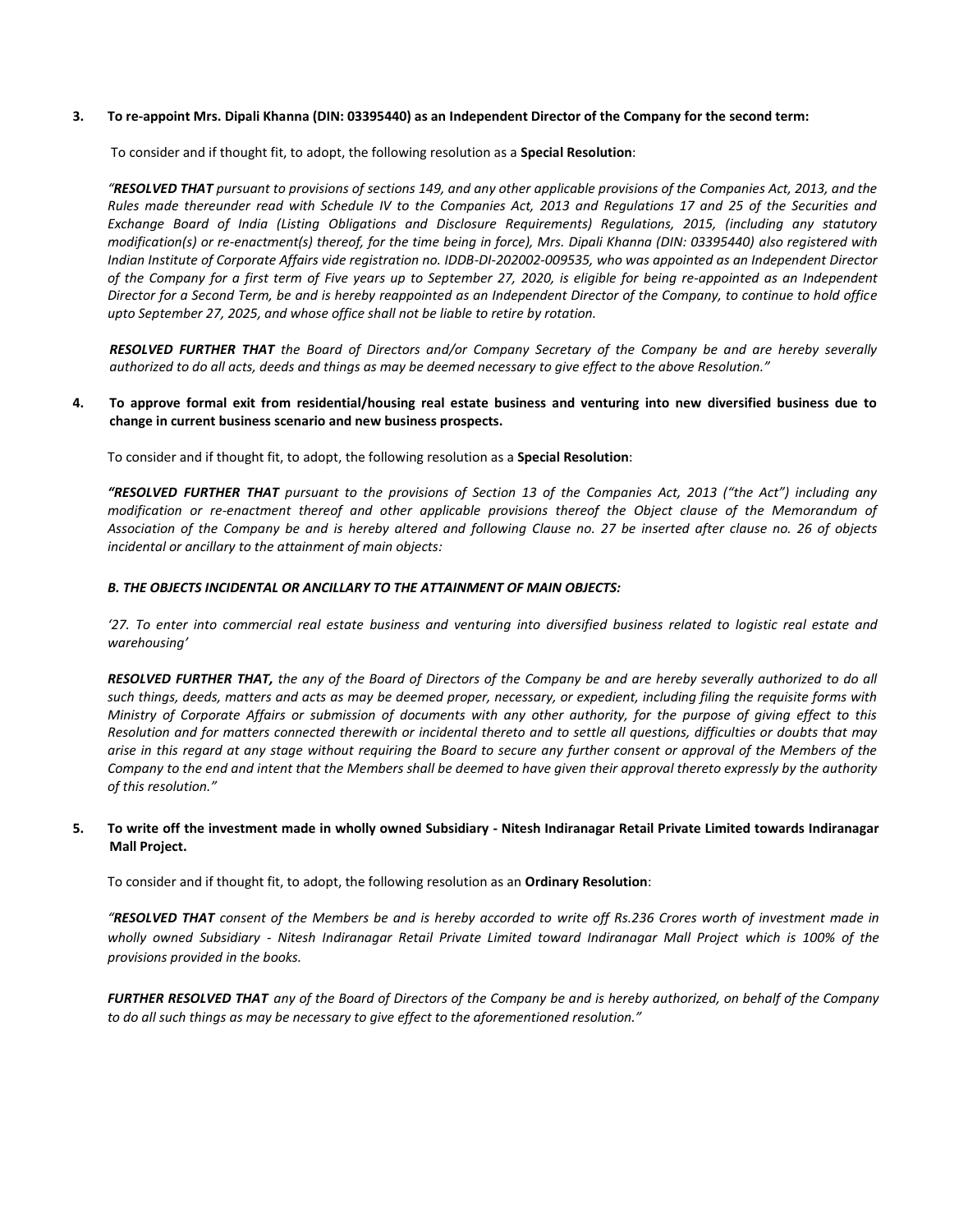**6. To approve further investments in Lob Properties Management Private Limited (Subsidiary of the Company) of the Company in order to expand its business opportunities in new areas of business like providing manpower for facilities management business, securities business and other service oriented businesses**

To consider and if thought fit, to adopt, the following resolution as an **Ordinary Resolution**:

*"RESOLVED THAT consent of the Members be and is hereby given to arrange the Private Equity funding or Venture Capital funding for an amount not exceeding Rs. 2 crores in the form of equity or preference or any other securities for investment in Lob Properties Management Private Limited (Subsidiary of the Company) of the Company.*

*RESOLVED FURTHER THAT any of the Board of Directors of the Company be and is hereby authorised to sign all such forms, returns declarations, undertakings and such other documents as may be required and to do all such acts, deeds as may be necessary to give effect to the transaction specified above."*

#### **7. To approve disinvestment in Courtyard Hospitality Private Limited, a Wholly Owned Subsidiary**

To consider and if thought fit, to adopt, the following resolution as a **Special Resolution**:

*"RESOLVED THAT pursuant to applicable sections and rules of the Companies Act, 2013 and Regulation 24 of the Securities and Exchange Board of India (Listing Obligations and Disclosure Requirements) Regulations, 2018, the consent of the Members be and is hereby accorded to sell/dispose of the entire Equity Shares held by the Company in Courtyard Hospitality Private Limited, a Wholly Owned Subsidiary to such person(s)/ entity at such price as may be decided by the Board of Directors and agreed upon by the prospective investor(s).*

*RESOLVED FURTHER THAT M any of the Board of Directors of the Company, be and is hereby authorized to negotiate, determine the terms of the said disposal of investments including the selling price thereof, and to do all such further acts, deeds, things, and to execute all such documents, instruments and writings as may be required to give effect to the above resolution."*

#### **8. To approve divestment of Nitesh Whitefield – As partner of Company**

To consider and if thought fit, to adopt, the following resolution as an **Ordinary Resolution**:

*"RESOLVED THAT pursuant to applicable sections and rules of the Companies Act, 2013, the consent of the Members be and is hereby accorded to disinvestment of the Company rights in Nitesh Whitefield by sale of its existing rights in profit sharing to the other two parties namely Mr. Joji Reddy and Mr. Showri Reddy and to sign and execute the Transfer Agreement and all other documents as applicable for transferring the rights to the prospective buyers.*

*RESOLVED FURTHER THAT any of the Board of Directors of the Company be and is hereby authorized to do all such further acts, deeds, things, and to execute all such documents, instruments and writings as may be required to give effect to the above resolution."*

#### **9. To approve write off old dues and stuck investments in Subsidiaries of NHDPL South & NUDPL Ventures.**

To consider and if thought fit, to adopt, the following resolution as an **Ordinary Resolution**:

*"RESOLVED THAT the Board be and hereby approves for writing off old, bad and stuck investments in NHDPL South & NUDPL Ventures, Subsidiaries of the Company, together up to 237 Crores in Balance Sheet.*

*FURTHER RESOLVED THAT any of the Board of Directors of the Company be and is hereby authorized, on behalf of the Company to write off the old, bad and stuck investments NHDPL South & NUDPL Ventures, Subsidiaries of the Company."*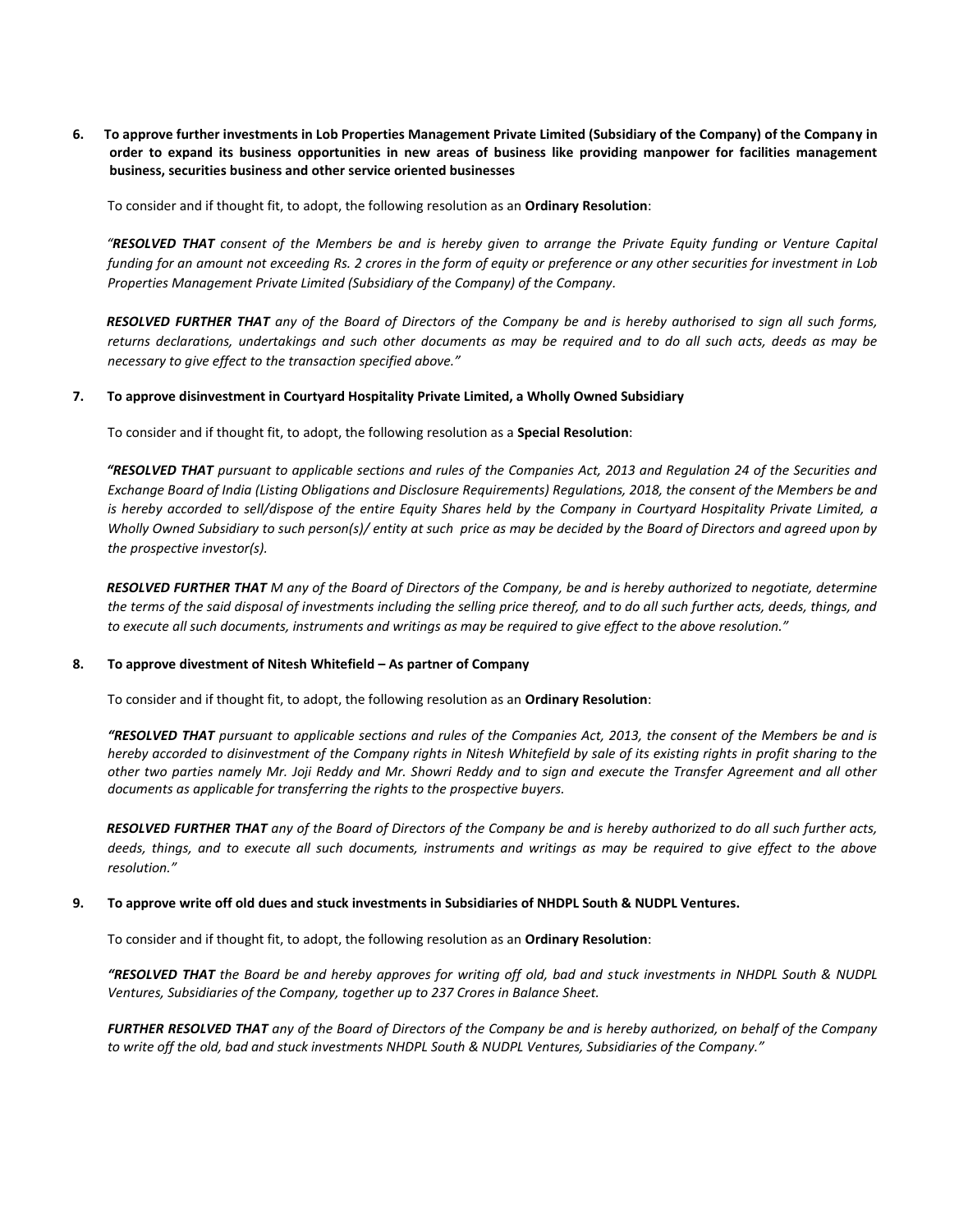#### **10. To approve write back Vendor Dues related to past outstanding dues which are due over a period of more than three years.**

To consider and if thought fit, to adopt, the following resolution as an **Ordinary Resolution**:

*"RESOLVED THAT the Members be and is hereby approve write back of Vendor dues which are considered as non-payable and are outstanding for more than three years now.*

*FURTHER RESOLVED THAT any of the Board of Directors of the Company be and is hereby authorized, on behalf of the Company to write off the old, bad and stuck investments NHDPL South & NUDPL Ventures, Subsidiaries of the Company."*

#### **11. To approve venturing into logistic real estate and warehousing by partnering with global real estate funds and strategic partners.**

To consider and if thought fit, to adopt, the following resolution as an **Ordinary Resolution**:

"**RESOLVED THAT** *the Members be and is hereby approves for venturing into logistic real estate and warehousing by partnering with global real estate funds and strategic partners for diversifying the current business of the Company.*

**FURTHER RESOLVED THAT** *any of the Board of Directors of the Company be and is hereby authorized, on behalf of the Company to look for the strategic partners and enter into various agreements and MOU and do all other acts as may be necessary in this regard on behalf of the Company.*

#### **12. To approve the sale of Knights Bridge residential project (Undertaking) to Garden City Builders**

To consider and if thought fit, to adopt, the following resolution as a **Special Resolution**:

*"RESOLVED THAT pursuant to the provisions of Section 180(1)(a) of the Companies Act, 2013 read with the Rules made thereunder and subject to other applicable provisions, if any, of the Companies Act, 2013, (including any statutory modification or*  re-enactment thereof for the time being in force), the consent of the Members be and is hereby accorded to the Board of *Directors of the Company (hereinafter referred as the "Board" which term shall be deemed to include any Committee which the Board may have constituted or hereinafter constitute from time to time to exercise its powers including the power conferred by this resolution), to sell / transfer its Knights Bridge residential project situated at Shadashiv Nagar, Bangalore ("Undertaking"), together with development rights on an "as is where is" basis or in any other manner as the Board may deem fit in the interest of the Company, to Garden City Builders with all required approvals from Banks/Lenders, RERA and others for a consideration not below Rs. 8.00 Crores (Rupees Eight Crores only) on such terms and conditions as may be deemed fit by the Board.* 

*RESOLVED FURTHER THAT the Board be and is hereby authorised and empowered to finalise and execute necessary documents including but not limited to definitive Agreements, deeds of assignment / conveyance and other ancillary documents, with effect from such date and in such manner as is decided by the Board to do all such other acts, deeds, matters and things as they may deem necessary and/or expedient to give effect to the above Resolution including without limitation, to settle any questions,* difficulties or doubts that may arise in regard to sale and transfer of the Undertaking as they may in their absolute discretion deem fit."

#### **13. To approve the sale of Park Avenue residential project (Undertaking) to Garden City Builders**

To consider and if thought fit, to adopt, the following resolution as a **Special Resolution**:

*"RESOLVED THAT pursuant to the provisions of Section 180(1)(a) of the Companies Act, 2013 read with the Rules made thereunder and subject to other applicable provisions, if any, of the Companies Act, 2013, (including any statutory modification or*  re-enactment thereof for the time being in force), the consent of the Members be and is hereby accorded to the Board of *Directors of the Company (hereinafter referred as the "Board" which term shall be deemed to include any Committee which the Board may have constituted or hereinafter constitute from time to time to exercise its powers including the power conferred by this resolution), to sell / transfer its Park Avenue residential project situated at Sankey Road, Bangalore ("Undertaking"), together with development rights on an "as is where is" basis or in any other manner as the Board may deem fit in the interest of the Company, to Garden City Builders with all required approvals from Banks/Lenders, RERA and others for a consideration not below Rs. 35.00 Crores (Rupees Thirty Five Crores only) on such terms and conditions as may be deemed fit by the Board.*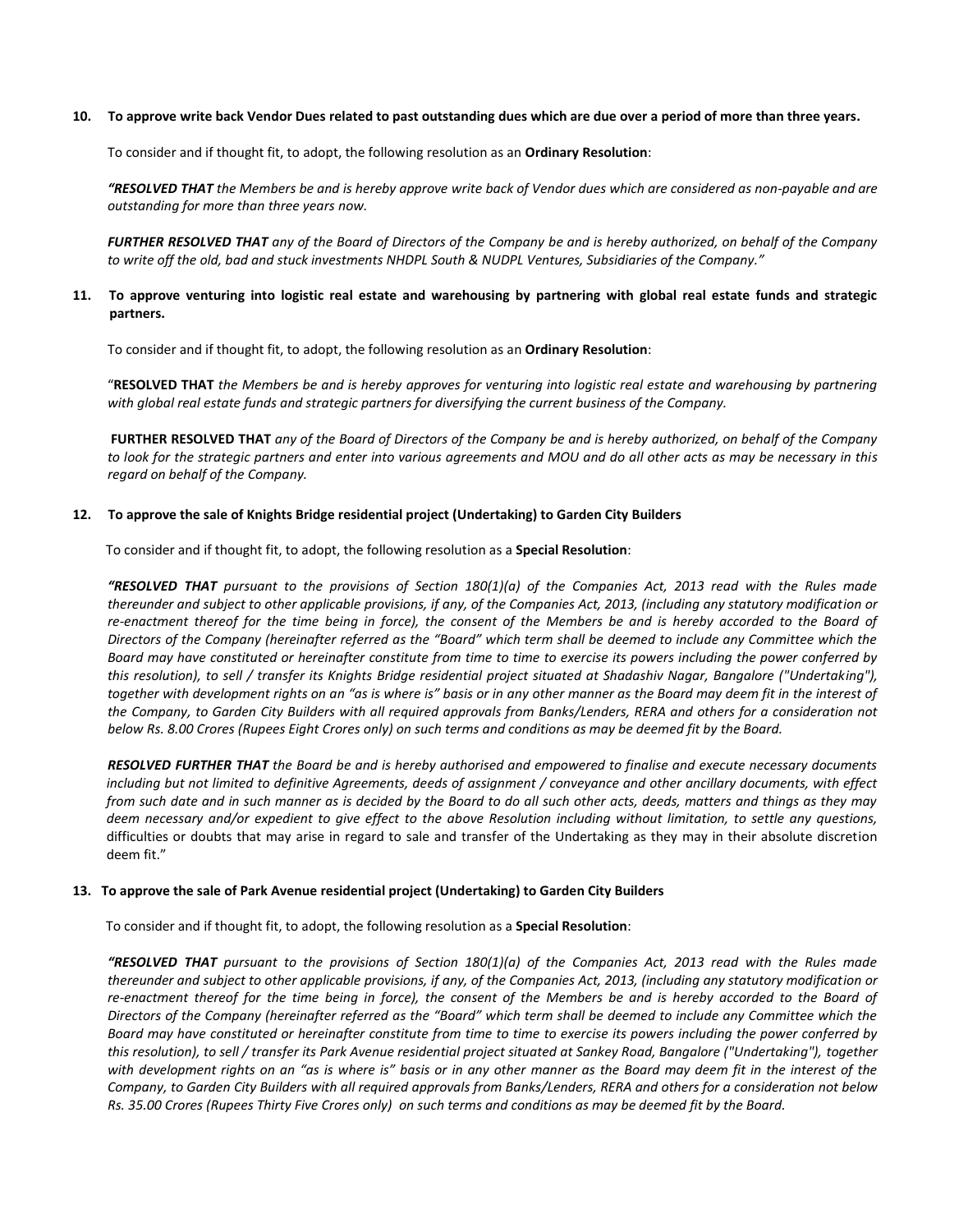*RESOLVED FURTHER THAT the Board be and is hereby authorised and empowered to finalise and execute necessary documents including but not limited to definitive Agreements, deeds of assignment / conveyance and other ancillary documents, with effect from such date and in such manner as is decided by the Board to do all such other acts, deeds, matters and things as they may deem necessary and/or expedient to give effect to the above Resolution including without limitation, to settle any questions, difficulties or doubts that may arise in regard to sale and transfer of the Undertaking as they may in their absolute discretion deem fit."*

# **Registered Office:** Level 7, Nitesh Timesquare

# 8, M G Road, Bengaluru – 560 001

Place: Bengaluru Date: July 31, 2020 **By order of the Board of Directors of NEL Holdings Limited** 

> **Prasant Kumar Company Secretary & Chief Compliance Officer**

#### **Notes:**

**General instructions for accessing and participating in the 16th AGM through VC/OAVM Facility and voting through electronic means including remote e-Voting**

**----------------------------------------------------------------------------------------------------------------------------------------------------------------------------------------------------------------------------------------------------------------------------**

- 1. In view of the Covid-19 pandemic, the Ministry of Corporate Affairs ("MCA") has vide its circular dated 5th May, 2020 read with circulars dated 8th April, 2020 and 13th April, 2020 (collectively referred to as "MCA Circulars") permitted holding of the Annual General Meeting of companies through Video Conferencing or Other Audio Visual Means ("VC / OAVM"), without physical presence of the Members at a common venue.
- 2. In compliance with applicable provisions of the Companies Act, 2013 ("the Act") read with the MCA Circulars and Securities and Exchange Board of India (Listing Obligations and Disclosure Requirements) Regulations, 2015 ("Listing Regulations"), the 16th Annual General Meeting of the Company is being conducted through Video Conferencing ("VC") (hereinafter referred to as "AGM' or "e-AGM"). In accordance with the Secretarial Standard -2 on General Meeting issued by the Institute of Company Secretaries of India (ICSI) read with Guidance/Clarification dated April, 15, 2020 issued by ICSI, the proceedings of the AGM shall be deemed to be conducted at the Registered Office of the Company which shall be the deemed Venue of the e-AGM.
- 3. **E-AGM**: Company has appointed KFin Technologies Private Limited, Registrars and Transfer Agents, to provide Video Conferencing facility for the e-AGM and the attendant enablers for conducting of the e-AGM.
- 4. Pursuant to the provisions of the Act, a Member entitled to attend and vote at the AGM is entitled to appoint a proxy to attend and vote on his/her behalf who may or may not be a Member of the Company. Since this AGM is being held pursuant to the MCA Circulars through VC, physical attendance of Members has been dispensed with. Further as per the MCA Circulars, the facility for appointment of proxies by the Members will not be available for the e-AGM and hence the Proxy Form and Attendance Slip are not annexed to this Notice.
- 5. Institutional / Corporate Shareholders (i.e. other than individuals / HUF, NRI, etc.) are required to send a scanned copy (PDF/JPG Format) of its Board or governing body Resolution/Authorization etc., authorizing its representative to attend the e-AGM on its behalf and to vote either through remote e-voting or during the e-AGM. The said Resolution/Authorization should be sent electronically through their registered email address to the Scrutinizer at sudhindraksfcs@gmail.com with a copy marked to [cs@nelholdings.in.](mailto:cs@nelholdings.in)
- 6. The Company's Registrar and Transfer Agents for its Share Registry Work (Physical and Electronic) is KFin Technologies Private Limited, (KFin) having office at Selenium Tower B, Plot number 31-32, Gachibowli, Financial District, Nanakramguda, Hyderabad, Telangana – 500032.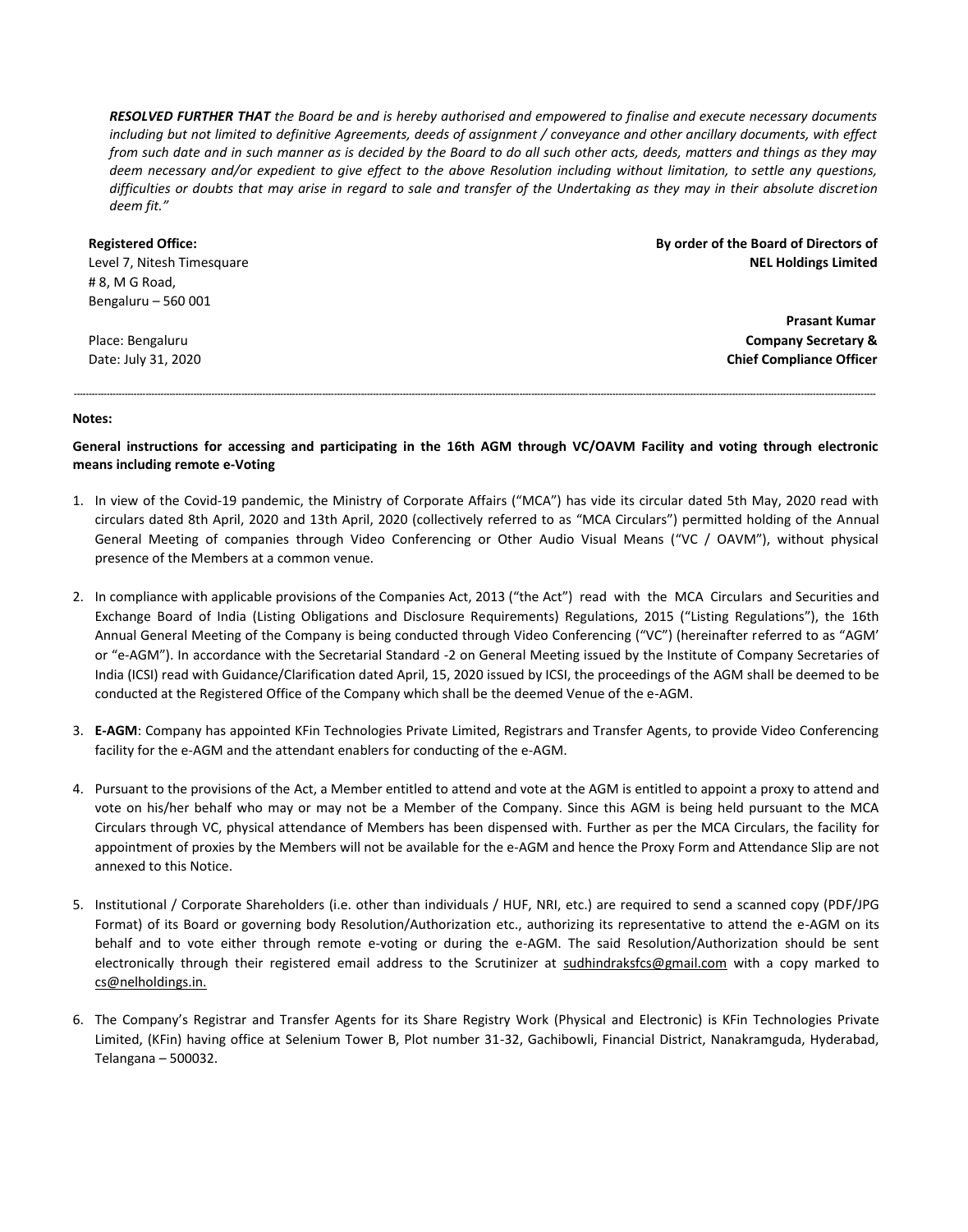- 7. **Attending e-AGM:** Members will be provided with a facility to attend the e-AGM through video conferencing platform provided by KFin. Members may access the same at <https://emeetings.kfintech.com/>by clicking on "Video Conference" and access the shareholders'/ members' login by using the remote e-voting credentials which shall be provided as per Note No. 18 below. Kindly refer note no. 17 below for detailed instruction for participating in e-AGM through Video Conferencing.
- 8. The Members can join the e-AGM 15 minutes before and after the scheduled time of the commencement of the AGM by following the procedure mentioned in the Notice.
- 9. As per the MCA Circular up to 1000 members will be able to join the e-AGM on a first-come-first-served basis. However, this restriction shall not apply to large Shareholders (Shareholders holding 2% or more shareholding), Promoters, Institutional Investors, Directors, Key Managerial Personnel, the Chairpersons of the Audit Committee, Nomination and Remuneration Committee and Stakeholders Relationship Committee, Auditors etc.
- 10. A member's log-in to the Video Conferencing platform using the remote e-voting credentials shall be considered for record of attendance of such member for the e-AGM and such member attending the meeting will be counted for the purpose of reckoning the quorum under Section 103 of the Companies Act, 2013.
- 11. **Remote e-Voting**: Pursuant to the provisions of Section 108 of the Act, Rule 20 of the Companies (Management and Administration) Rules, 2014, Regulation 44 of Listing Regulations, and the MCA Circulars, the Company is providing facility of remote e-voting to its Members through Company's Registrar and Transfer Agent KFin. Kindly refer Note no. 18 below for detailed instruction for remote e-voting.
- 12. **Voting during the AGM:** Members who are present at the e-AGM through VC and have not cast their vote on resolutions through remote e-voting may cast their vote during the e-AGM through the e-voting system provided by KFin in the Video Conferencing platform during the e-AGM. Kindly refer Note No. 19 below for instruction for e-voting during the AGM.
- 13. The Company has fixed September 25, 2020 as the cut-off date for identifying the Members who shall be eligible to vote through remote e-voting facility or for participation and voting in the e-AGM. A person whose name is recorded in the Register of Members or in the Register of Beneficial Owners maintained by the depositories as on the cut-off date shall be entitled to vote on the resolutions through the facility of Remote e-Voting or participate and vote in the e-AGM.
- 14. The Register of Members and Transfer Book of the Company will be closed from September 24, 2020 (Thursday) to September 30, 2020 (Wednesday) (both days inclusive).
- 15. In compliance with the aforesaid MCA Circulars and the SEBI Circular dated 12th May, 2020, Notice of the e-AGM along with the Annual Report for the financial year ended on  $31<sup>st</sup>$  March, 2020 is being sent only through electronic mode to those Members whose email addresses are registered with the Company/ Depositories as on September 04, 2020. The Notice calling the AGM and the Annual Report has been uploaded on the website of the Company at [www.nelholdings.in](http://www.nelholdings.in/) . The Notice can also be accessed from the websites of the Stock Exchange i.e. BSE Limited at [www.bseindia.com.](http://www.bseindia.com/) The same is also available on the website of KFin website addres[s https://evoting.kfintech.com/.](https://evoting.kfintech.com/)
- **16. Procedure for registering the email addresses and obtaining the Annual Report, e-AGM notice and e-voting instructions by the shareholders whose email addresses are not registered with the Depositories (in case of shareholders holding shares in DEMAT form) or with RTA (in case the shareholders holding shares in physical form):**
	- i. Those members who have not yet registered their email addresses are requested to get their email addresses registered by following the procedure given below:
		- a. Members holding shares in DEMAT form can get their e-mail ID registered by contacting their respective Depository Participant.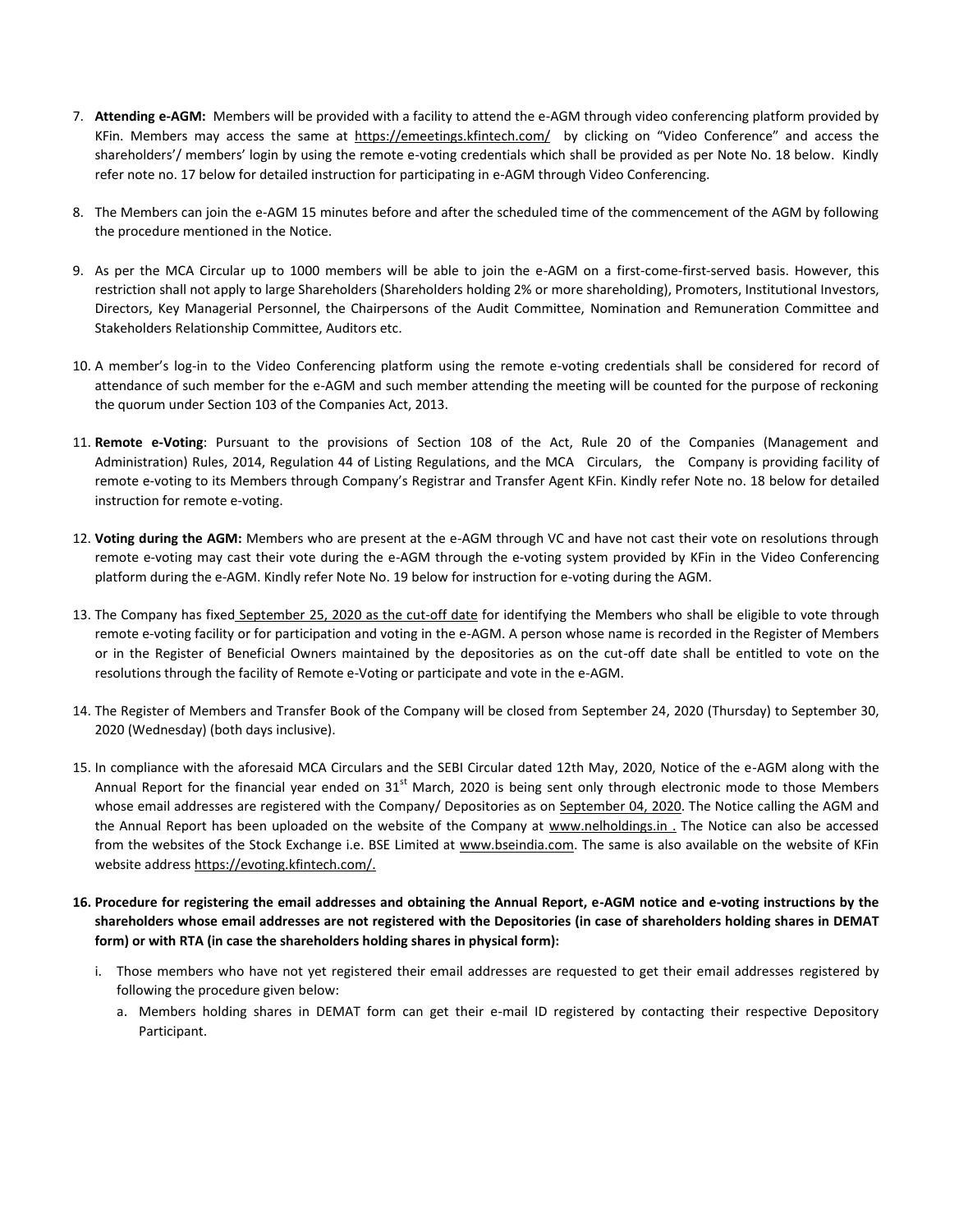- b. Members holding shares in physical form may register their email address and mobile number with Company's Registrar and Share Transfer Agent, KFin by sending an e-mail request at the email ID einward.ris@kfintech.com along with signed scanned copy of the request letter providing the email address, mobile number, self-attested PAN copy and copy of share certificate for registering their email address and receiving the Annual report, AGM Notice and the e-voting instructions.
- ii. Those members who have not registered their email addresses with the Company / Depository Participants, as the case may be, are requested to contact the Compliance Officer of the Company at [cs@nelholdings.in](mailto:cs@nelholdings.in) to register their email id with the Company.

In case of any queries, shareholder may write to [einward.ris@kfintech.com.](mailto:einward.ris@kfintech.com)

iii. Those members who have registered their e-mail address, mobile nos., postal address and bank account details are requested to validate/update their registered details by contacting the Depository Participant in case of shares held in electronic form or by contacting KFin, the Registrar and Share Transfer Agent of the Company, in case the shares held in physical form.

#### **17. Instructions to the Members for attending the e-AGM through Video Conference:**

- i. **Attending the e-AGM**: Member will be provided with a facility to attend the e-AGM through video conferencing platform provided by KFin. Members may access the same at logging in https://emeetings.kfintech.com/ using the login credentials and click on "Video Conference". Select the EVENT and click on the camera icon to join the meeting.
- ii. Please note that the members who do not have the User ID and Password for e-Voting or have forgotten the User ID and Password may retrieve the same by following the instructions provided in remote e-Voting in Note No. 18 below.
- iii. Members are encouraged to join the Meeting through Laptops with Google Chrome for better experience.
- iv. Further Members will be required to allow access to the Camera, if any, and are requested to use Internet with good speed to avoid any disturbance during the meeting.
- *v. Please note that participants using Mobile Devices or Tablets or Laptops and are accessing the internet via "Mobile Hotspot" may experience Audio/Video loss due to Fluctuation in their respective network. It is therefore recommended to use Stable Wi-Fi or LAN Connection to mitigate any kind of aforesaid glitches.*

#### vi. **Submission of Questions / queries prior to e-AGM:**

- a. Members desiring any additional information with regard to Accounts/ Annual Reports or has any question or query are requested to write to the Company Secretary on the Company's investor email-id [cs@nelholdings.in](mailto:cs@nelholdings.in) between September 21, 2020 9.00 AM to September 24, 2020 6.00 PM so as to enable the Management to keep the information/answer ready. Please note that the questions will be answered only if they continue to hold the shares as of cutoff date.
- b. Alternatively, shareholders holding shares as on cut-off date may also visit https:// evoting.kfintech.com and click on the tab "Post Your Queries Here"" to post their queries/ views/questions in the window provided, by mentioning their name, DEMAT account number/folio number, email ID, mobile number. The window shall be activated during the remote e-voting period and shall be closed 24 hours before the time fixed for the e-AGM.
- vii. **Speaker Registration before e-AGM:** In addition to above, speaker registration is also allowed during the remote e-voting period. Shareholders who wish to register as speakers are requested to visit https://evoting.kfintech.com and click on 'Speaker Registration' during this period. Shareholders shall be provided with a 'queue number' before the e-AGM. Shareholders are requested to remember the same and wait for their turn to be called by the Chairman of the meeting during the Question Answer Session. Those Members who have registered themselves as a speaker will only be allowed to express their views / ask questions during the AGM. Due to limitations of transmission and coordination during the e-AGM, the Company may have to dispense with or curtail the Speaker Session. The Company however, reserves the right to restrict the number of speakers depending on the availability of time for the AGM; hence shareholders are encouraged to send their questions etc. in advance as provided in note no. 17(vi) above and the same will be replied by the Company suitably at the AGM or by email.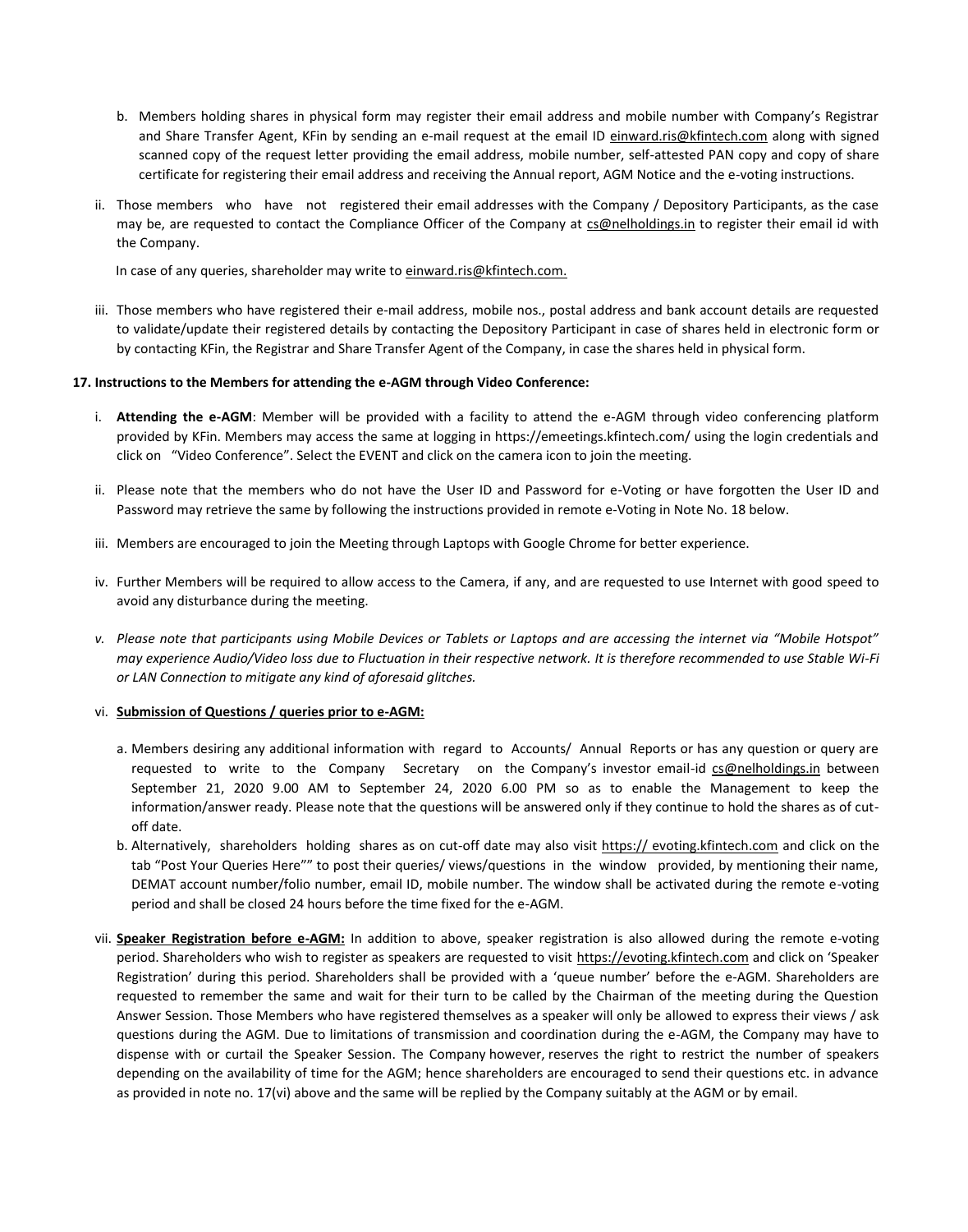- viii.All documents referred to in the accompanying explanatory statement are available for inspection upto the date of the e-AGM on the website of the Company at the https://nelholdings.in
- ix. Members who wish to inspect, the Register of Directors and Key Managerial Personnel and their shareholding maintained under section 170 of Companies Act, 2013 and Register of Contracts or arrangements in which directors are interested maintained under Section 189 of the Companies Act, 2013, can send an email t[o cs@nelholdings.in.](mailto:cs@nelholdings.in)

#### **18. Instructions for members for remote e-Voting:**

In compliance with the provisions of Section 108 of the Act read with Rule 20 of the Companies (Management and Administration) Rules, 2014, as amended and the provisions of Regulation 44 of the Listing Regulations the Members are provided with the facility to cast their vote remotely on all resolutions set-forth in this notice through remote e-voting platform provided by KFin ('remote evoting').

Members attending the e-AGM who have not already cast their vote by remote e-Voting shall be able to cast their vote electronically during the meeting (e-voting) when window for e-voting is activated upon instructions of the Chairman.

- i. **The remote voting through electronic means will commence on Sunday, September 27, 2020 at 9.00 AM to Tuesday, September 29, 2020 at 5.00 P.M.** The remote e-voting shall not be allowed beyond the aforesaid date and time and the e-voting module shall be disabled by KFin upon expiry of aforesaid period.
- ii. Details of Website: [https://evoting.kfintech.com](https://evoting.kfintech.com/)
- iii. The voting rights of the Members holding shares in physical form or in dematerialized form, in respect of e-voting shall be reckoned in proportion to their share in the paid-up equity share capital as on the cut-off date being Day, **September 25, 2020**. A person who is not a Member as on the cut-off date should treat Notice of this Meeting for information purposes only.
- iv. The Company is sending through email, the AGM Notice and the Annual Report to the shareholders whose name is recorded as on **September 04, 2020** in the Register of Members or in the Register of Beneficial Owners maintained by the depositories. Any person who acquires Shares of the Company and becomes Member of the Company after September 04, 2020 being the date reckoned for the dispatch of the AGM Notice & Annual Report and who holds shares as on the cut-off date i.e. **September 04, 2020**, may obtain the User Id and password in the manner as mentioned below:
	- a. If the mobile number of the Member is registered against Folio No./ DPID Client ID, the Member may send SMS: MYEPWD <space> 'e-Voting Event Number' +Folio number or DPID Client ID to +91-9212993399 Example for NSDL: MYEPWD<SPACE>IN12345612345678 Example for CDSL: MYEPWD<SPACE>1402345612345678 Example for Physical: MYEPWD<SPACE> XXXX1234567890 If e-mail address or mobile number of the Member is registered against Folio No./ DPID Client ID, then on the home page of
		- https://evoting.kfintech.com, the Member may click "Forgot Password" and enter Folio No. or DPID Client ID and PAN to generate a password.
	- b. Member may call KFin's Toll free number 1-800-3454-001.
	- Member may send an e-mail request to [evoting@karvy.com.](mailto:evoting@karvy.com)
- v. Details of persons to be contacted for issues relating to e-voting: Ms. Krishna Priya M, Manager Corporate Registry, KFin Technologies Private Limited, Unit: COMPANY NAME –NEL Holdings, Selenium Tower B, Plot 31-32, Gachibowli, Financial District, Nanakramgud, Hyderabad – 500 032, Contact No. 040-6716 2222/ 7961 1000, Toll Free No.: 18003454001, E-mail: priya.maddula@kfintech.com.
- vi. Mr. Sudhindra K. S., Practicing Company Secretary (FCS 7909, CP No. 8190) has been appointed as the Scrutinizer to scrutinize the e-voting process in a fair and transparent manner.
- vii. The procedure and instructions for remote e-Voting facility are as follows:
	- a. Open your web browser during the remote e-voting period and navigate to 'https:// evoting.kfintech.com'.
	- b. Enter the login credentials (i.e. User ID and password mentioned in the email). Your Folio No. or DP ID /Client ID will be your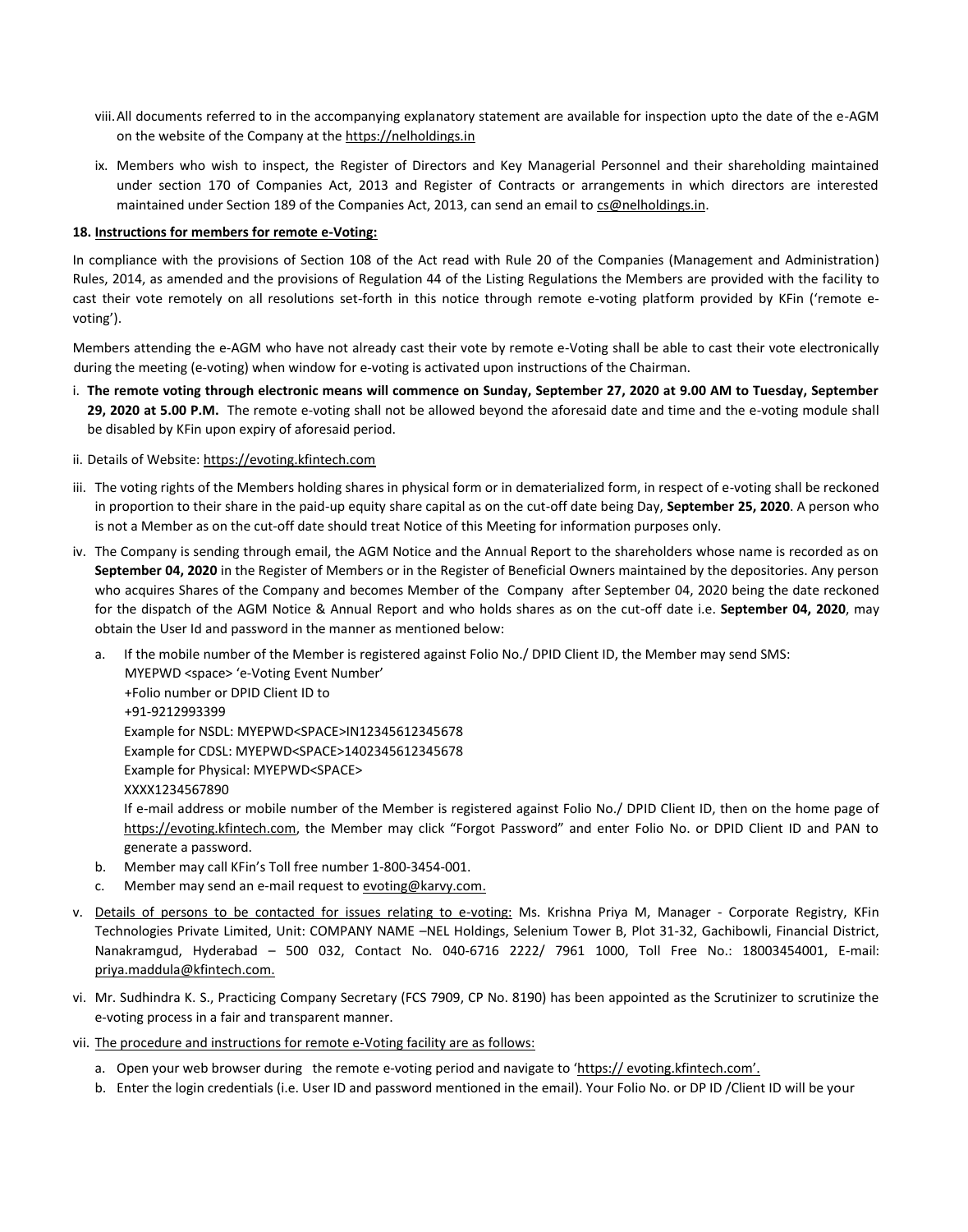User ID. However, if you are already registered with KFin for e-voting, you can use your existing User ID and password for casting your vote.

c. After entering these details appropriately, click on "LOGIN".

 You will now reach password change menu wherein you are required to mandatorily change your login password in the new password field. The new password has to be minimum eight characters consisting of at least one upper case (A-Z), one lower case (a-z), one numeric value (0-9) and a special character (like  $*, #, @$ , etc.). The system will prompt you to change your password and update your contact details like mobile number, email ID, etc., on first login. You may also enter a secret question and answer of your choice to retrieve your password in case you forget it. It is strongly recommended that you do not share your password with any other person and that you take utmost care to keep your password confidential.

- d. You need to login again with the new credentials.
- e. On successful login, the system will prompt you to select the E- Voting Event Number for Company's Name.
- f. If you are holding shares in DEMAT form and had logged on to https:// evoting.kfintech.com and casted your vote earlier for any other Company, then your existing login id and password are to be used.
- g. On the voting page, enter the number of shares (which represents the number of votes) as on the cut-off date i.e. day, dd mmm, 2020 under "FOR/ AGAINST" or alternatively, you may partially enter any number in "FOR" and partially in "AGAINST" but the total number in "FOR/AGAINST" taken together should not exceed your total shareholding as on the cut- off date.
- h. You may also choose the option "ABSTAIN" and the shares held will not be counted under either head.
- i. Members holding multiple folios/ DEMAT accounts shall choose the voting process separately for each of the folios/DEMAT accounts.
- j. Voting has to be done for each item of the Notice separately. In case you do not desire to cast your vote on any specific item it will be treated as abstained.
- k. You may then cast your vote by selecting an appropriate option and click on "Submit". A confirmation box will be displayed. Click "OK" to confirm else "CANCEL" to modify. Once you confirm, you will not be allowed to modify your vote.
- l. During the voting period, Members can login any number of times till they cast their vote on the Resolution(s).
- m. Corporate/Institutional Members (i.e. other than Individuals, HUF, NRIs, etc.) are also required to send scanned certified true copy (PDF Format) of the Board Resolution/ Authority Letter, etc., together with attested specimen signature(s) of the duly authorised representative(s), to the Scrutinizer at e-mail ID: [sudhindraksfcs@gmail.com](mailto:sudhindraksfcs@gmail.com) with a copy to evoting@karvy.com. They may also upload the same in the e-voting module in their login. The scanned image of the above-mentioned documents should be in the naming format "Corporate Name\_ EVENT NO."

In case of any queries, you may refer the Frequently Asked Questions (FAQs) for Members and e-voting User Manual for Members available at the download section of https://evoting.kfintech.com or contact Ms. Krishna Priya M of KFin Technologies Private Limited at 040- 6716 1510 or at 1800-3454-001 (toll free).

- n. The Scrutinizer's decision on the validity of the vote shall be final.
- o. Once the vote on a resolution stated in this notice is cast by Member through remote e-voting, the Member shall not be allowed to change it subsequently and such e-vote shall be treated as final. The Members who have cast their vote by remote e-voting may also attend the e-AGM, however such Member shall not be allowed to vote again during the e-AGM.
- p. The Scrutinizer after scrutinising the votes cast by remote e-voting and e-voting during the e-AGM will make a consolidated Scrutinizer's Report and submit the same forthwith not later than 48 hours of conclusion of the e-AGM to the Chairman of the Company or a person authorised by him in writing, who shall countersign the same.
- q. The Results declared along with the consolidated Scrutinizer's Report shall be hosted on the website of the Company i.e. [www.nelholdings.in](http://www.nelholdings.in/) and on the website of KFin i.e. https://evoting.kfintech.com. The results shall simultaneously be communicated to BSE Limited and shall also be displayed on the Notice Board at the Registered Office of the Company.
- r. The Resolutions shall be deemed to be passed at the Registered Office of the Company on the date of the e-AGM, subject to receipt of the requisite number of votes in favour of the Resolutions.

#### **19. Instructions for members for Voting during the e-AGM session:**

- i. The e-voting window shall be activated upon instructions of the Chairman during the e-AGM.
- ii. E-voting during the AGM is integrated with the VC platform and no separate login is required for the same. The shareholders shall be guided on the process during the e-AGM.
- iii. Members / shareholders, attending the e-AGM through Video Conference and who have not cast their vote on resolutions through Remote e-Voting shall be eligible to cast their vote through e-voting system available during the e-AGM.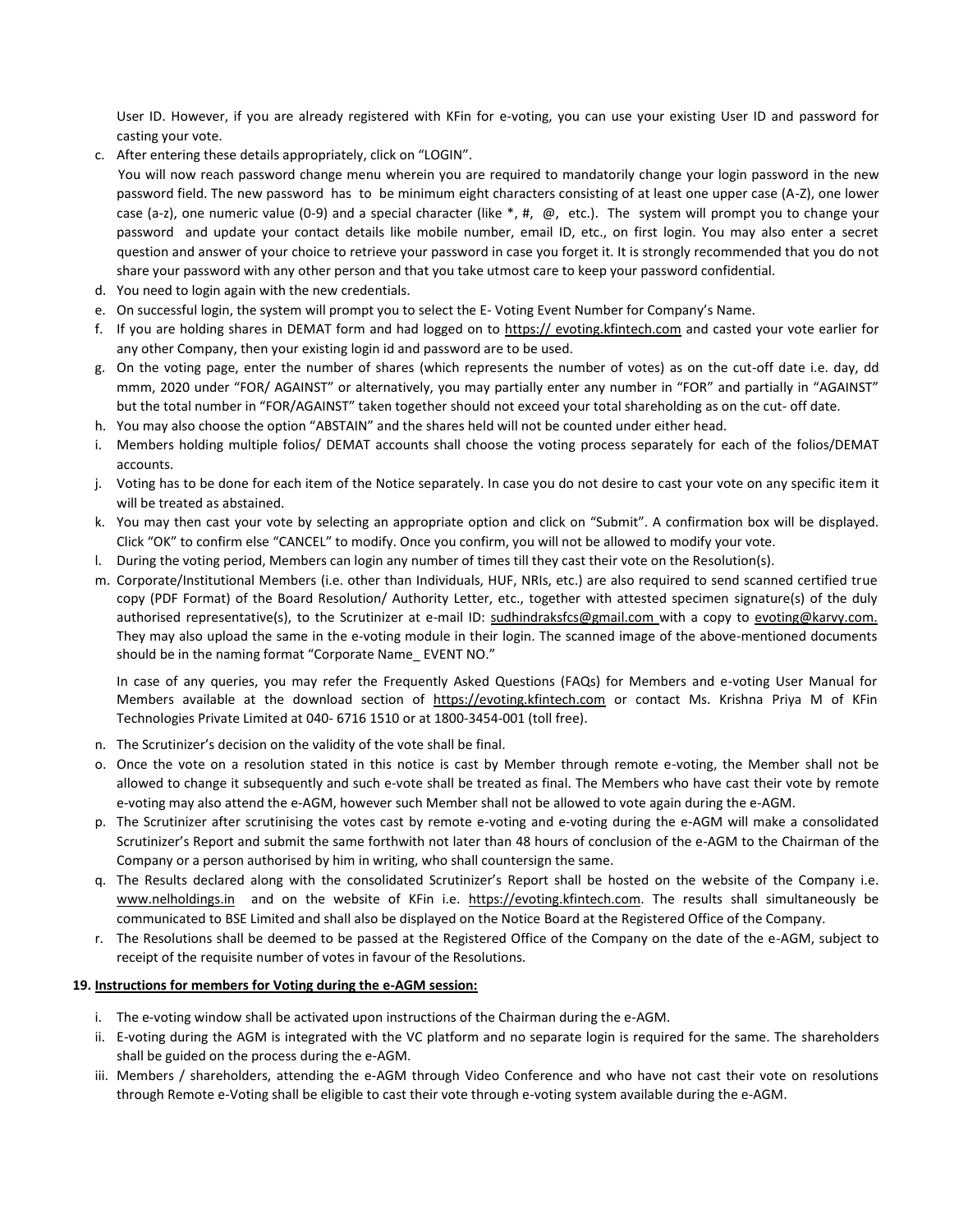iv. Members who have voted through Remote e-Voting will be eligible to attend the e-AGM, however, they shall not be allowed to cast their vote again during the e-AGM.

> **By order of the Board of Directors of NEL Holdings Limited**

Place: Bengaluru Date: July 31, 2020

 **Prasant Kumar Company Secretary & Chief Compliance Officer**

#### **STATEMENT PURSUANT TO SECTION 102 OF THE COMPANIES ACT, 2013**

#### **Item No. 2:**

Mr. L S Vaidyanathan, Whole-time Director designated as Executive Director-Business Development was appointed for a period of three years from April 1, 2017 to March 31, 2020 with the remuneration of - Basic salary of Rs 95,85,000/- per annum & Performance linked pay not exceeding Rs 32,85,000/- per annum was approved by the Shareholders through Postal Ballot on March 30, 2017.

In view of the aforesaid approval expired on March 31, 2020, the Board of Directors has re-appointed Mr. L S Vaidyanathan as Wholetime Director for a period of One (1) year with effective April 1st, 2020.

The remuneration for Mr. L S Vaidyanathan as Whole-time Director has been approved by the Board of Directors based on the recommendation of the Nomination and Remuneration Committee at their meetings held on February 14, 2020.

The terms of appointment of Mr. L S Vaidyanathan are set out below:-

- i. Basic salary of Rs 95,85,000/- (Rupees Ninety Five Lakh Eighty Five Thousand Only) per annum.
- ii. Performance linked pay not exceeding Rs 32,85,000/- (Rupees Thirty Two Lakh Eighty Five Thousand Only) which will be approved by the Nomination and Remuneration Committee, at the end of each year
- iii. Use of telephone(s) in Mr. Vaidyanathan's residence; mobile phone and blackberry phone, the rent, call charges for the Company's business and other outgoings in respect thereof being paid by the Company;
- iv. A chauffeur driven motor car, all expenses for the running, maintenance and upkeep of such motor car as also the salary of the chauffeur being borne and paid by the Company;
- v. Reimbursement of medical expenses reasonably incurred by Mr. Vaidyanathan and his family and approved by the Chairman and/or the Board;
- vi. Reimbursement of entertainment expenses reasonably incurred by Mr. Vaidyanathan wholly and exclusively for the purpose of the business of the Company and approved by the Chairman and/or the Board;
- vii. Eligible for Employee Group medical insurance and benefit of personal accident insurance policy, the premium of which shall be borne by the Company.
- viii.Benefit of the Company's Provident Fund Scheme in accordance with the rules of the Scheme in force for the time being provided that the Company's contribution thereto shall not exceed 12% (twelve per cent) of Mr. Vaidyanathan's salary as laid down in the Income-tax Rules, 1962 in force for the time being and from time to time;
- ix. Leave on full remuneration in accordance with the rules of the Company in force for the time being and amended from time to time;
- x. He is also eligible to participate in the Company's Employee Stock Option Plan/ Scheme, if announced; and
- xi. Two club membership, the annual fee will be payable by the Company.

The expression "family" used in above shall mean Mr. Vaidyanathan's spouse and dependent children.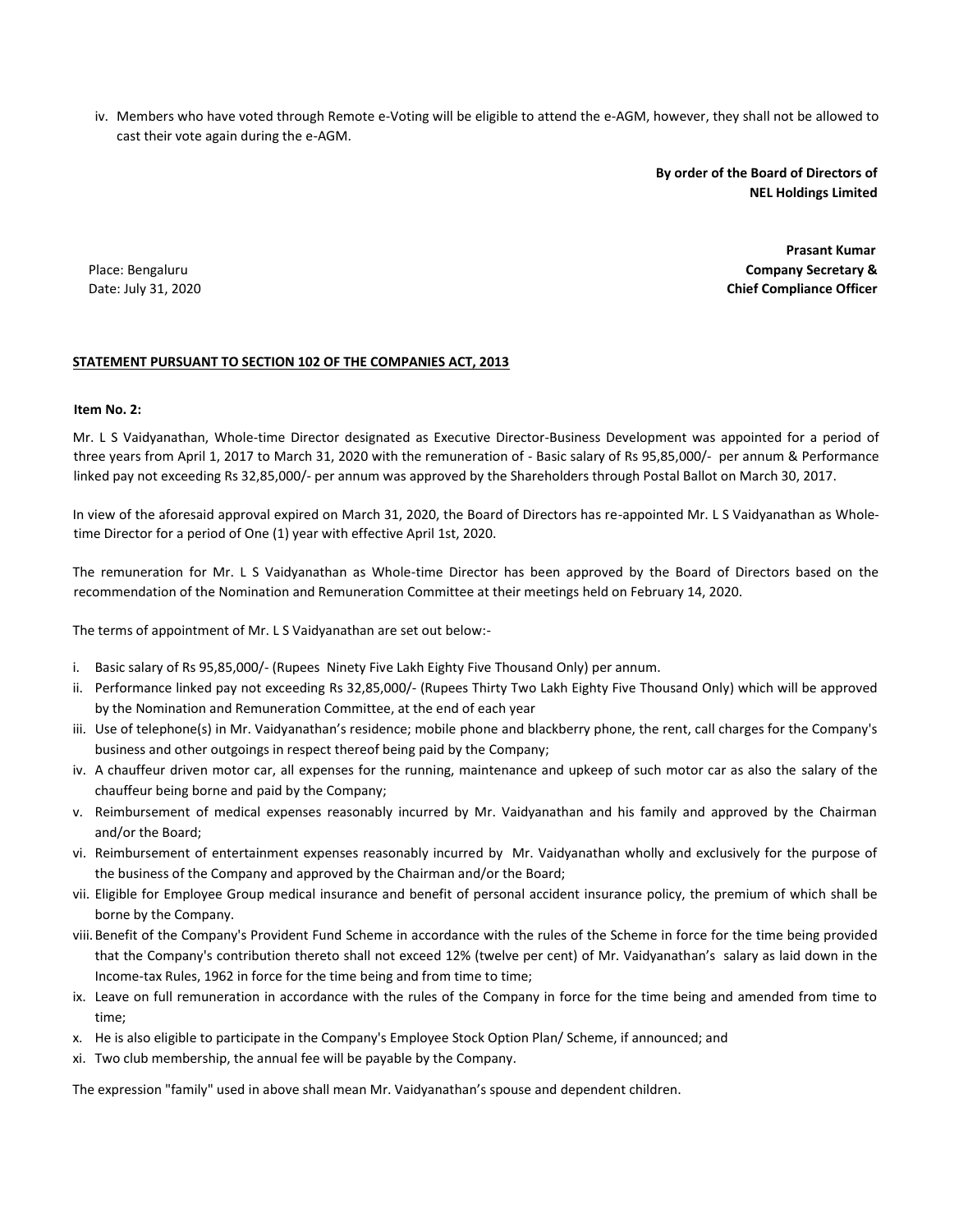Income-tax, if any, on or in respect of the remuneration stated above shall be borne and paid by Mr. Vaidyanathan.

Save as aforesaid, Mr. Vaidyanathan shall not be entitled to any other payment, benefit or perquisite, whether by way of remuneration, compensation or otherwise, for or in respect or by virtue of his employment with the Company as a whole-time Director designated as Executive Director – Business Development

The approval of the Members is being sought for Mr. L S Vaidyanathan re-appointment as Whole-time Director and for the aforesaid remuneration proposed to be paid to him. Hence, the Special resolution is submitted to the Members seeking consent.

The Board considers that the remuneration and perquisites proposed to be paid to Mr. L S Vaidyanathan are commensurate with his duties and responsibilities as a Whole-time Director designated as Executive Director – Business Development.

Mr. L S Vaidyanathan holds 139501 equity shares of the Company.

Accordingly, the resolution set in Item No. 2 is submitted before the Shareholders for the reappointment of Mr. L S Vaidyanathan as a Whole Time Director for a term of 1 year.

Except Mr. L S Vaidyanathan, none of the other Directors or Key Managerial Personnel of the Company or their relatives is concerned or interested, financially or otherwise, in the resolution.

Since the Company has outstanding borrowings from Banks and Financial Institutions and has amount outstanding on this account, as per the requirement specified under Section II (ii) Part II of Schedule V of the Companies Act, 2013, the Company has received prior 'No Objections' from the Secured creditors for the appointment and for the aforesaid remuneration payable to Mr. L S Vaidyanathan.

A statement as per Section II (iv) of Part II of Schedule V to the Companies Act, 2013 and for re- appointment of Mr. L. S. Vaidyanathan as Executive Director is set out below:

#### **I. General Information**

| <b>Nature of industry</b>                                     | Construction, Development of Projects including Real Estate, Housing, Commercia |                                                  |           |           |  |
|---------------------------------------------------------------|---------------------------------------------------------------------------------|--------------------------------------------------|-----------|-----------|--|
|                                                               | premises, hospitality etc.                                                      |                                                  |           |           |  |
| of<br>date<br>expected<br>Date<br>or                          |                                                                                 | 2004 (Date of Incorporation: 20th February 2004) |           |           |  |
| оf<br>commercial<br>commencement                              |                                                                                 |                                                  |           |           |  |
| production                                                    |                                                                                 |                                                  |           |           |  |
| In case of new companies, expected                            | Not Applicable                                                                  |                                                  |           |           |  |
| date of commencement of activities                            |                                                                                 |                                                  |           |           |  |
| as per project approved by financial                          |                                                                                 |                                                  |           |           |  |
| the<br><i>institutions</i><br>appearing<br>in                 |                                                                                 |                                                  |           |           |  |
| prospectus                                                    |                                                                                 |                                                  |           |           |  |
| Financial performance based on given                          | Details                                                                         | 2016-17                                          | 2017-18   | 2018-19   |  |
| indicators Rs. Cr.                                            | Paid Up Capital                                                                 | 14,583                                           | 14,583    | 14,583    |  |
|                                                               | Reserves & Surplus                                                              | 47,279                                           | 34,146    | 12,870    |  |
|                                                               | Turnover                                                                        | 19,618                                           | 4,112     | 8617      |  |
|                                                               | Profit/(Loss) Before Tax                                                        | (4, 164)                                         | (10, 739) | (14,463)  |  |
|                                                               | Profit/(Loss) After Tax                                                         | (4, 254)                                         | (9, 562)  | (14, 550) |  |
| Export performance and net foreign<br>exchange collaborations | No foreign exchange earnings on account of Export                               |                                                  |           |           |  |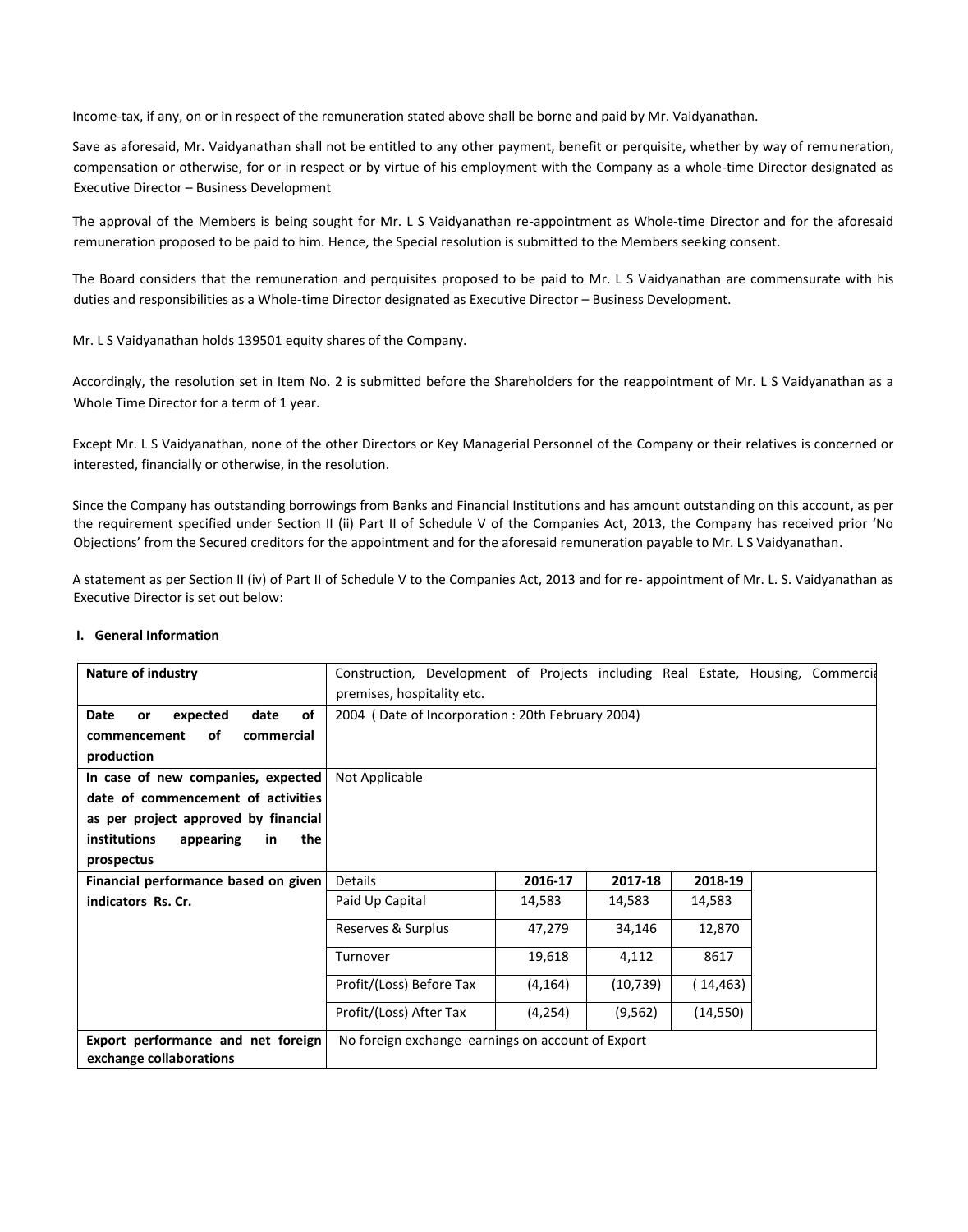| <b>Foreign Investment or Collaboration</b> | FDI 2006-07 : Rs. 32.85 Cr.                                                            |                          |
|--------------------------------------------|----------------------------------------------------------------------------------------|--------------------------|
|                                            |                                                                                        | $2007-08$ : Rs. 3.65 Cr. |
|                                            | Total                                                                                  | Rs. 36.50 Cr.            |
|                                            | During the IPO in April 2010, total amount in foreign currency collected from FII /QIB |                          |
|                                            | RS.208.86 Cr., towards Equity and Share Premium.                                       |                          |

#### **II. Information about the appointee:**

| (1) Background details                | Mr. L S Vaidyanathan holds a Bachelor of science degree from Madras University. He is<br>also a Chartered Accountant from the Institute of Chartered Accountants of India. Before<br>joining the Company in the year 2005, Mr. Vaidyanathan was a Practising Chartered<br>Accountant. Mr. Vaidyanathan has over 35 years of experience in auditing, consulting,<br>and in real estate industry. He was also a partner in Janardhan & Associates, K S Sanghavi<br>& Company, Chartered Accountants, Bengaluru. |
|---------------------------------------|---------------------------------------------------------------------------------------------------------------------------------------------------------------------------------------------------------------------------------------------------------------------------------------------------------------------------------------------------------------------------------------------------------------------------------------------------------------------------------------------------------------|
|                                       | Mr Vaidyanathan has been associated with the real estate industry for the last 30+ years.                                                                                                                                                                                                                                                                                                                                                                                                                     |
|                                       | As a Director of the Company, Mr Vaidyanathan is responsible for all strategic matters                                                                                                                                                                                                                                                                                                                                                                                                                        |
|                                       | relating to business including business development, transaction strategy, Resources                                                                                                                                                                                                                                                                                                                                                                                                                          |
|                                       | mobilisation and Direct Taxation.                                                                                                                                                                                                                                                                                                                                                                                                                                                                             |
| Past 3 (Three) Financial years<br>(2) | For FY 2016-17 - Rs 95,85,000/-                                                                                                                                                                                                                                                                                                                                                                                                                                                                               |
| remuneration                          | For FY 2017-18 - Rs 95,85,000/-                                                                                                                                                                                                                                                                                                                                                                                                                                                                               |
|                                       | For FY 2018-19 - Rs 95,85,000/-                                                                                                                                                                                                                                                                                                                                                                                                                                                                               |
| (3) Recognition or awards             | <b>NA</b>                                                                                                                                                                                                                                                                                                                                                                                                                                                                                                     |
| (4) Job profile and his suitability   | Mr. L.S. Vaidyanathan is holding the position of Whole-time Director designated as<br>Executive Director - Business Development. He is responsible for Business Development,<br>identification of new projects and acquisition of land / land rights through Joint<br>Development / JV as the case may be.                                                                                                                                                                                                    |
|                                       | As a qualified Chartered Accountant Mr. L. S. Vaidyanathan is adept in financial dealings<br>and is capable of evaluating the potential opportunities and assessing the risk in the<br>business. His 30+ years of previous experience as Practicing Chartered Accountant his<br>exposure to various Real Estate firms / business is an asset to the Company. He is an<br>acknowledged leader in the Real Estate market.                                                                                       |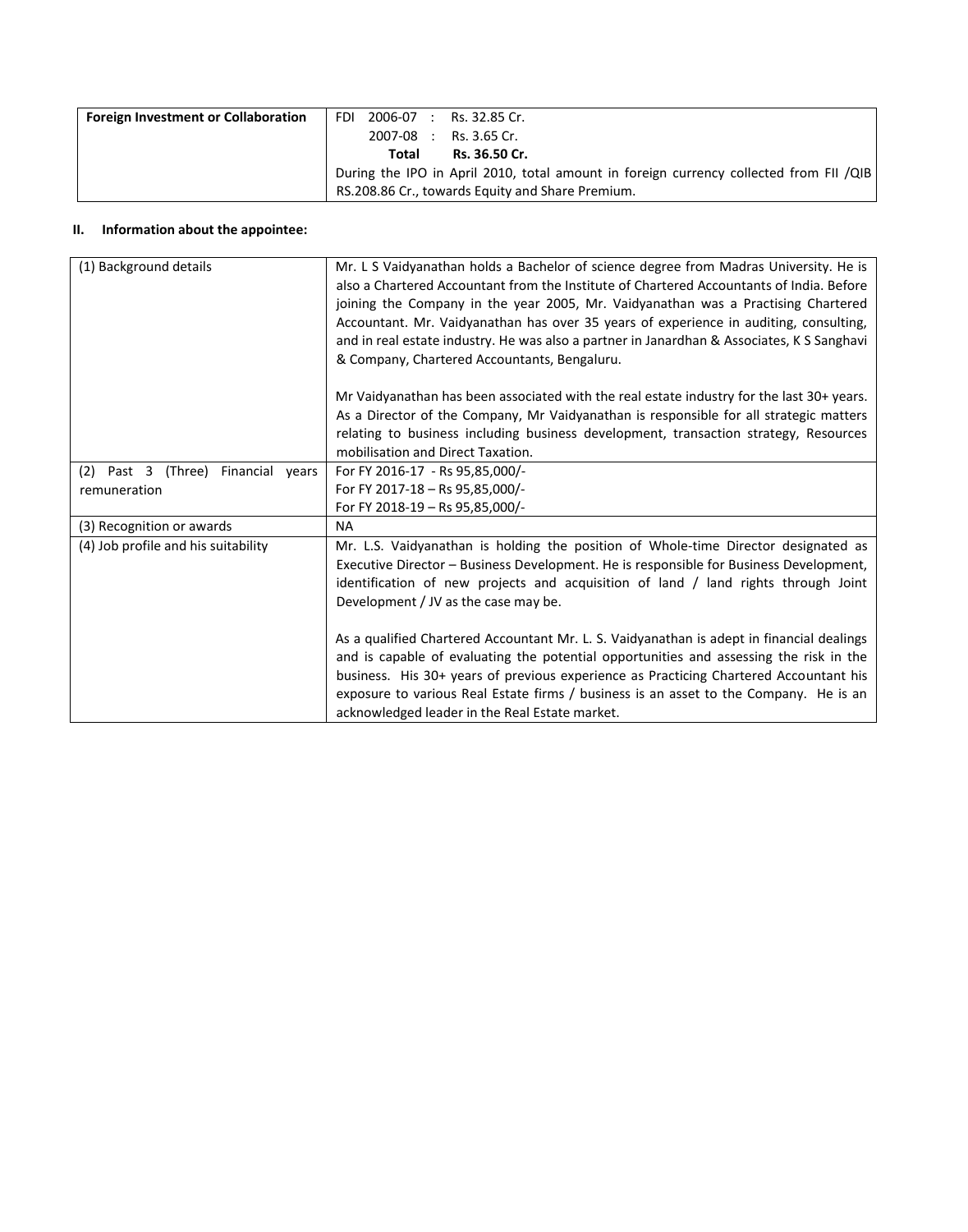| (5) Remuneration proposed | Proposal:                                                                                                                                                                                                   |  |  |
|---------------------------|-------------------------------------------------------------------------------------------------------------------------------------------------------------------------------------------------------------|--|--|
|                           | Basic salary of Rs 95,85,000/- (Rupees Ninety Five Lakh Eighty Five Thousand Only)<br>i.                                                                                                                    |  |  |
|                           | per annum.                                                                                                                                                                                                  |  |  |
|                           | Performance linked pay not exceeding Rs 32,85,000/- (Rupees Thirty Two Lakh<br>ii.                                                                                                                          |  |  |
|                           | Eighty Five Thousand Only) which will be approved by the Nomination and                                                                                                                                     |  |  |
|                           | Remuneration Committee, at the end of each year                                                                                                                                                             |  |  |
|                           | Use of telephone(s) in Mr. Vaidyanathan's residence; mobile phone and blackberry<br>iii.                                                                                                                    |  |  |
|                           | phone, the rent, call charges for the Company's business and other outgoings in                                                                                                                             |  |  |
|                           | respect thereof being paid by the Company;                                                                                                                                                                  |  |  |
|                           | A chauffeur driven motor car, all expenses for the running, maintenance and<br>iv.                                                                                                                          |  |  |
|                           | upkeep of such motor car as also the salary of the chauffeur being borne and paid                                                                                                                           |  |  |
|                           | by the Company;                                                                                                                                                                                             |  |  |
|                           | Reimbursement of medical expenses reasonably incurred by<br>Mr. Vaidyanathan<br>ν.                                                                                                                          |  |  |
|                           | and his family and approved by the Chairman and/or the Board;                                                                                                                                               |  |  |
|                           | Reimbursement of entertainment expenses reasonably incurred by Mr.<br>vi.                                                                                                                                   |  |  |
|                           | Vaidyanathan wholly and exclusively for the purpose of the business of the                                                                                                                                  |  |  |
|                           | Company and approved by the Chairman and/or the Board;                                                                                                                                                      |  |  |
|                           | vii. Eligible for Employee Group medical insurance and benefit of personal accident                                                                                                                         |  |  |
|                           | insurance policy, the premium of which shall be borne by the Company.                                                                                                                                       |  |  |
|                           | viii. Benefit of the Company's Provident Fund Scheme in accordance with the rules of                                                                                                                        |  |  |
|                           | the Scheme in force for the time being provided that the Company's contribution                                                                                                                             |  |  |
|                           | thereto shall not exceed 12% (twelve per cent) of Mr. Vaidyanathan's salary as laid                                                                                                                         |  |  |
|                           | down in the Income-tax Rules, 1962 in force for the time being and from time to                                                                                                                             |  |  |
|                           | time;                                                                                                                                                                                                       |  |  |
|                           | Leave on full remuneration in accordance with the rules of the Company in force for<br>ix.                                                                                                                  |  |  |
|                           | the time being and amended from time to time;                                                                                                                                                               |  |  |
|                           | He is also eligible to participate in the Company's Employee Stock Option Plan/<br>x.                                                                                                                       |  |  |
|                           | Scheme, if announced; and                                                                                                                                                                                   |  |  |
|                           | Two club membership, the annual fee will be payable by the Company.<br>xi.                                                                                                                                  |  |  |
|                           | The expression "family" used in above shall mean Mr. Vaidyanathan's spouse and                                                                                                                              |  |  |
|                           | dependent children.                                                                                                                                                                                         |  |  |
|                           | Income-tax, if any, on or in respect of the remuneration stated above shall be borne and                                                                                                                    |  |  |
|                           | paid by Mr. Vaidyanathan.<br>Save as aforesaid, Mr. Vaidyanathan shall not be entitled to any other payment, benefit<br>or perquisite, whether by way of remuneration, compensation or otherwise, for or in |  |  |
|                           |                                                                                                                                                                                                             |  |  |
|                           |                                                                                                                                                                                                             |  |  |
|                           | respect or by virtue of his employment with the Company as a whole-time Director                                                                                                                            |  |  |
|                           | designated as Executive Director - Business Development.                                                                                                                                                    |  |  |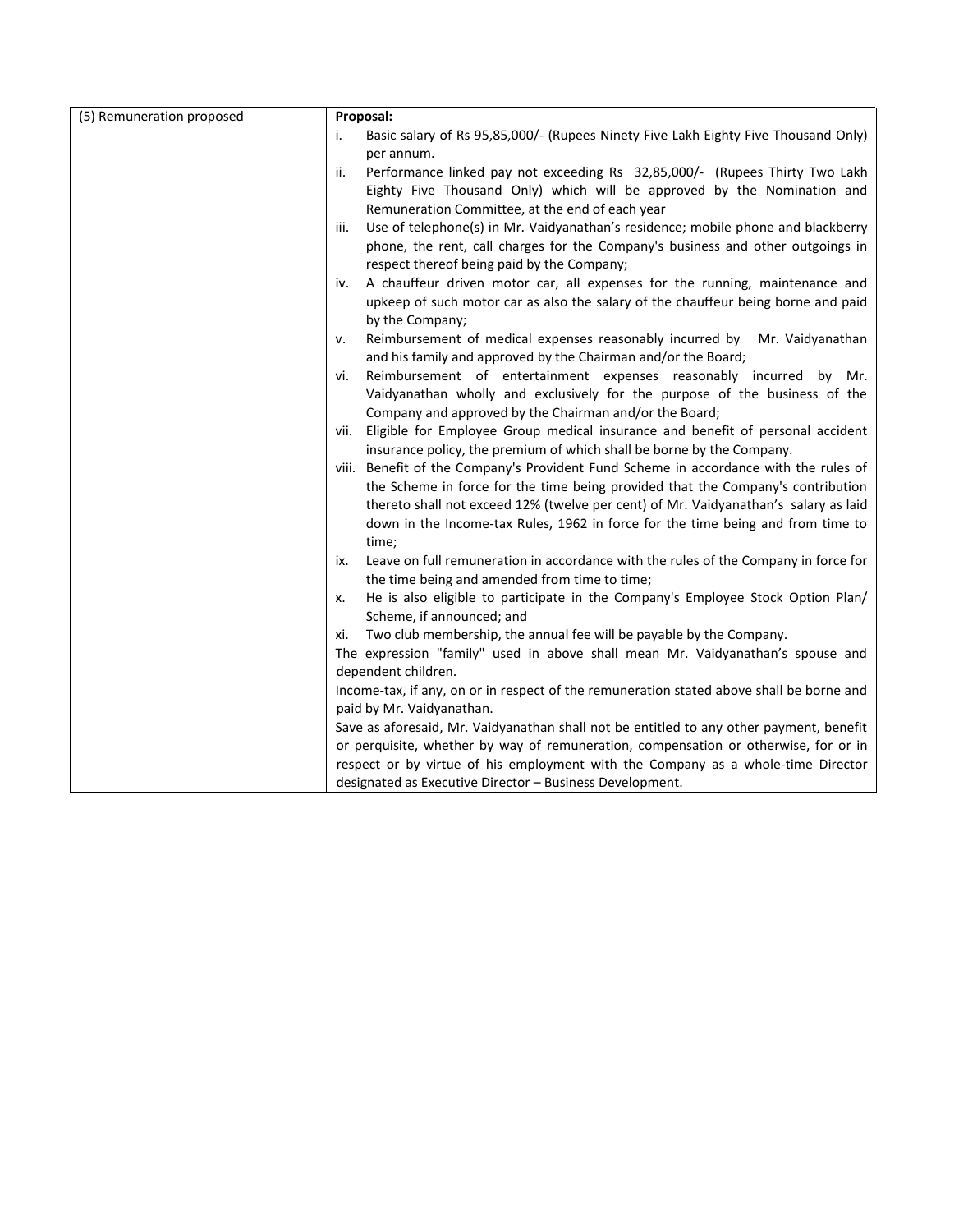| (6) Comparative remuneration profile<br>with respect to industry, size of the<br>company, profile of the position and<br>person (in case of expatriates the | Mr. L.S. Vaidyanathan, being a Chartered Accountant with 35 years will receive a higher<br>remuneration in any sector. With his 30+ years of experience in this Real Estate Business<br>the proposed remuneration is much lower compared to other in similar Board level<br>position. |                                                                                      |                                                |
|-------------------------------------------------------------------------------------------------------------------------------------------------------------|---------------------------------------------------------------------------------------------------------------------------------------------------------------------------------------------------------------------------------------------------------------------------------------|--------------------------------------------------------------------------------------|------------------------------------------------|
| relevant details would be w.r.t. the<br>country of his origin)                                                                                              | Name of the employee and                                                                                                                                                                                                                                                              | Position, Qualification,                                                             | Remuneration as                                |
|                                                                                                                                                             | Employer                                                                                                                                                                                                                                                                              | Experience                                                                           | disclosed in Annual<br>Report for F.Y. 2018-19 |
|                                                                                                                                                             |                                                                                                                                                                                                                                                                                       |                                                                                      | (Rs. in Crs.)                                  |
|                                                                                                                                                             | Mr. Ashish Puravankara<br>Puravankara Limited                                                                                                                                                                                                                                         | Whole time Director,<br>MBA, 17+ yrs                                                 | 2.20                                           |
|                                                                                                                                                             | Mr. Irfan Razack<br>Prestige<br>Estates<br>Projects<br>Limited                                                                                                                                                                                                                        | <b>Managing Director</b><br>B.Com, 40+ Yrs                                           | 6.40                                           |
|                                                                                                                                                             | Mr. J.C. Sharma,<br>Sobha Limited                                                                                                                                                                                                                                                     | &<br>Vice<br>Chairman<br>Managing<br>Director,<br>B.Com,<br>ACA,<br>ACS,<br>$30+Yrs$ | 7.90                                           |
| (7) Pecuniary relationship directly or<br>indirectly with the Company, or<br>with the<br>relationship<br>managerial<br>personnel, if any.                   | There is no pecuniary relationship direct or indirect with the Company and<br>Mr. L.S. Vaidyanathan is also not related to any of the Directors of the Company.                                                                                                                       |                                                                                      |                                                |

## III. Other information:

| (1) Reasons of loss or inadequate | a. The Company has achieved a lower Turnovers during the since Financial Year 2018-19,   |
|-----------------------------------|------------------------------------------------------------------------------------------|
| profits                           | on a standalone basis, mainly due to reduction in Contractual Receipts and also due to   |
|                                   | reduction in the Income from Property Development. The Contractual Income has            |
|                                   | declined, as the projects fetching the same is still under construction phase, resulting |
|                                   | in lower billing compared to the preceding year. Similarly the Properties which are      |
|                                   | under Development in the preceding year have still not reached a completion stage        |
|                                   | during the year, impacting the billing in comparison to the previous years.              |
|                                   |                                                                                          |
|                                   | b. The Company follows the new Revenue recognition method as prescribed under IND-       |
|                                   | AS and as such the Total Income for the year FY19 was lower compared to FY18.            |
|                                   |                                                                                          |
|                                   | c. The Operating Margin was significantly lower consequent upon decline in the Total     |
|                                   | Income, however the fixed costs were fully charged off as per the Accounting norms,      |
|                                   |                                                                                          |
|                                   | resulting in net Loss during the preceding Financial Years.                              |
|                                   |                                                                                          |
|                                   | d. The Company also had a Negative Cash Flow, which has further impacted the business.   |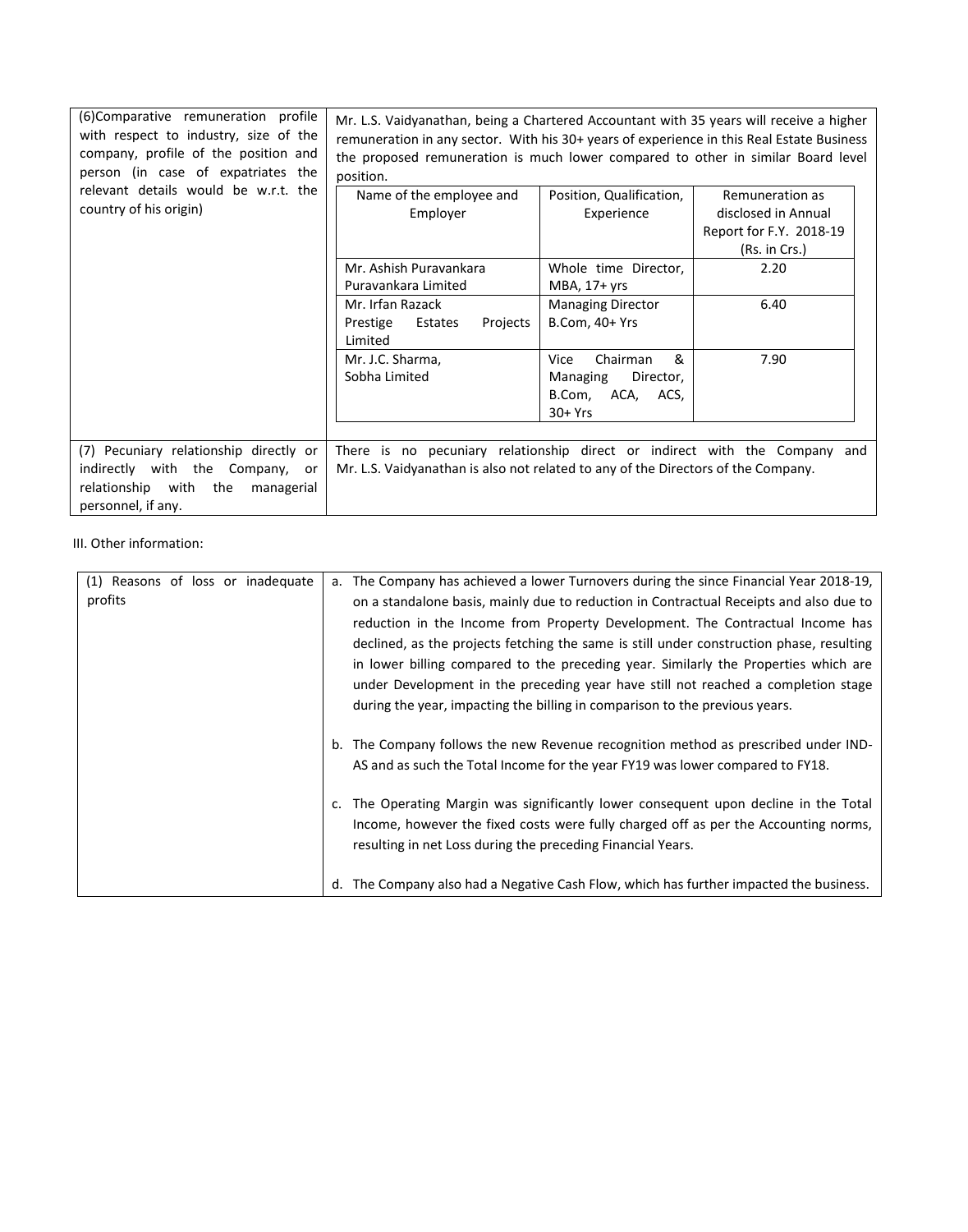| (2) Steps taken or proposed to be     | The Company's Ongoing projects                                                                                                                                 |
|---------------------------------------|----------------------------------------------------------------------------------------------------------------------------------------------------------------|
| taken for improvement:                | There are various residential projects which are still at different stages of construction.                                                                    |
|                                       | The Company has also planned to exit from its residential real estate business and enter                                                                       |
|                                       | into Commercial real estate business including facility management and warehousing                                                                             |
|                                       | businesses.                                                                                                                                                    |
|                                       |                                                                                                                                                                |
|                                       | The Company is currently planning to diversify its business and scouting for a partner for<br>raising funds thought its subsidiary as Special Purpose Vehicle. |
|                                       |                                                                                                                                                                |
|                                       | The Company has also implemented SAP system for efficient planning of material and                                                                             |
|                                       | business activities so as to bring down the cost.                                                                                                              |
|                                       |                                                                                                                                                                |
|                                       | The Company is selectivity looking at opportunities into new geographies and businesses                                                                        |
|                                       | for a sustainable growth                                                                                                                                       |
| (3) Expected increase in productivity | <b>NA</b>                                                                                                                                                      |
| and profits in measurable terms       |                                                                                                                                                                |

#### **Item No. 3:**

Mrs. Dipali Khanna was appointed as an Independent Director of the Company in the Annual General Meeting held on September 28, 2015 for a term of 5 years and the tenure expires on September 27, 2020.

Mrs. Khanna has rich knowledge and immense experience in the field of finance, which brings Balance to the Board in various decisions making and strategic planning of the Company and appointing her as an Independent Director on the Board would take care the combination of the Board as per the Companies Act and SEBI Regulations. Therefore, based on the recommendation of the Nomination and Remuneration committee, the Board of Directors have reviewed the performance of Mrs. Dipali Khanna and have recommended her re-appointment for the second term of 5 years.

Accordingly, the resolution set in Item No. 3 is submitted before the Shareholders for the reappointment of Mrs. Dipali Khanna as an Independent Director for a second term of 5 years.

Except Mrs. Dipali Khanna, none of the other Directors or Key Managerial Personnel of the Company or their relatives is concerned or interested, financially or otherwise, in the resolution.

#### **Item No. 4:**

Keeping in mind the long term business strategy and after discussions and debates with various Strategic Advisors, the Board Members, Senior Employees and Industry Experts, it was decided to exiting from the Residential/Housing Real Estate space.

Upon completion of on-going residential projects and all obligations of delivery to our Customers, other Stakeholders and lenders in the residential business, we shall be focusing on rent yielding assets and other verticals. All the land parcels for the residential projects which we hold and have not launched the project shall either be exited completely or sold down to reduce the debt or converted to commercial wherever the same is feasible.

Once the Company completes all its obligations of delivery to its customers, other stakeholders and lenders in the residential business, The Company shall be exiting this space of home building (Residential) totally.

All the land parcels for the residential projects which the Company hold and have not launched the project shall either be exited completely or sold down to reduce the debt or converted to commercial wherever the same is feasible. Going forward company shall focus only on rental producing assets.

Accordingly, the resolution set in Item No. 4 is submitted before the Shareholders for their approval.

None of the Directors or Key Managerial Personnel of the Company or their relatives is concerned or interested, financially or otherwise, in the resolution.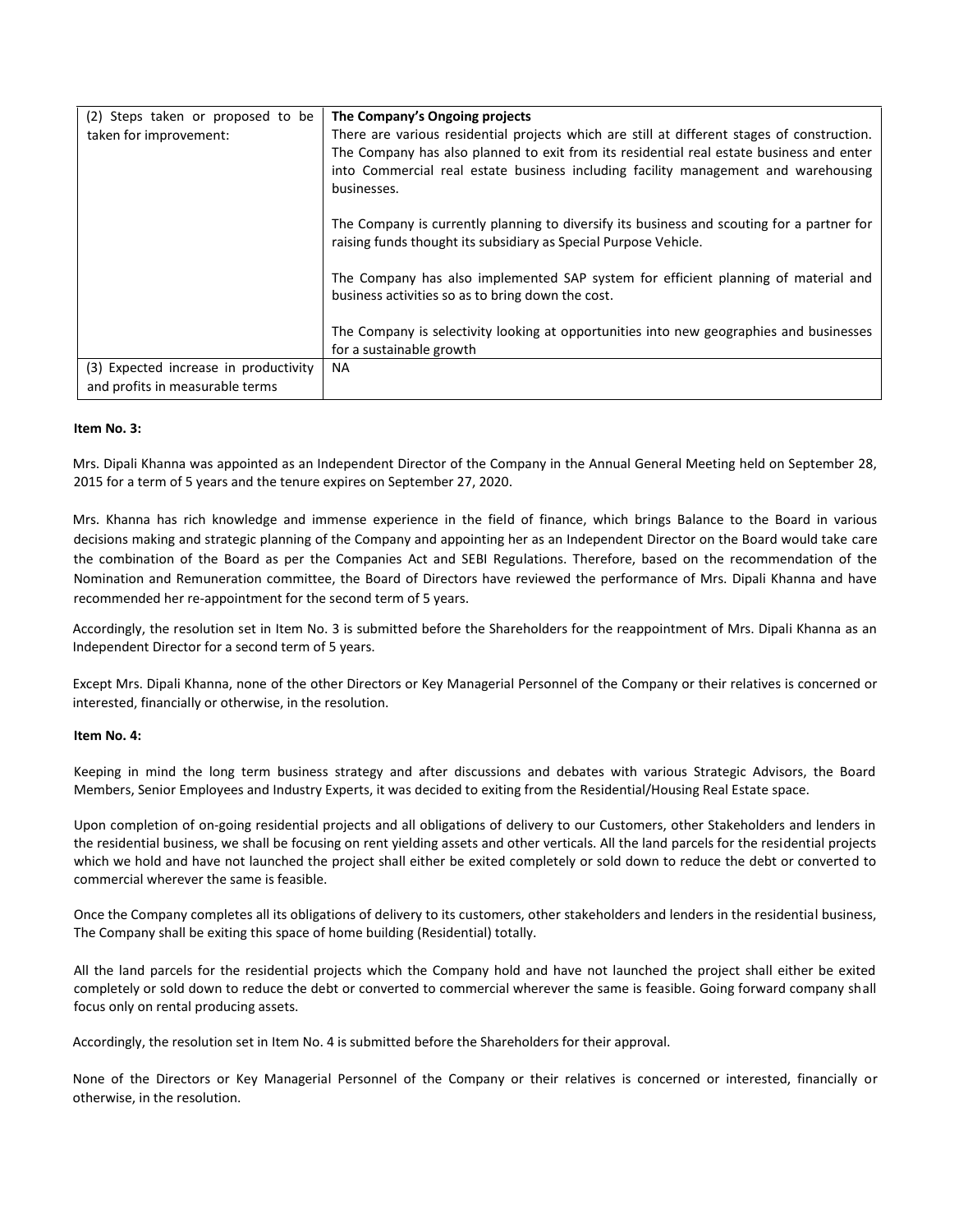#### **Item No. 5:**

The Members are informed that the Company has made an investment in its Subsidiary – Nitesh Indiranagar Retail Private Limited toward the joint venture project for development of Indiranagar Mall Project in Indiranagar, Bangalore.

Since investment, the project went into litigation and currently an Arbitration award in its favour against the litigation for Rs. 42 Crores is pending since last couple of years.

Meanwhile the Shareholders in its last General Meeting has already approved for disposal/sale of the holdings in its Subsidiary – Nitesh Indiranagar Retail Private Limited by sale of the entire Equity shares held by the Company in NIRPL to a Buyer, at a price not less than a value of Rs. 42 Crores with adjustments to current assets and current liabilities.

The Company further wishes to write off Rs. 236 Crores worth of investment made in wholly owned Subsidiary – Nitesh Indiranagar Retail Private Limited toward Indiranagar Mall Project which has been earlier provided in the books and currently wish to write off 100% of the provisions so made earlier.

Accordingly, the resolution set in Item No. 5 is submitted before the Shareholders to approving the write-off of Rs. 236 Crores worth of investment made in wholly owned Subsidiary – Nitesh Indiranagar Retail Private Limited toward Indiranagar Mall Project.

None of the Directors or Key Managerial Personnel of the Company or their relatives is concerned or interested, financially or otherwise, in the resolution.

#### **Item No. 6:**

The Company is currently planning to diversify its current business and wish to arrange further investment in its subsidiaries through Private Equity funding or Venture Capital funding to expand its business opportunities in new areas of business like providing manpower for facility management business, securities business and other service oriented businesses.

It was proposed to approve further investment of Rs. 2 Crores over a period of two years in its Subsidiaries to expand its business opportunities and create new brands in future on the above said business proposals.

Further, following details regarding the investments are as follows:

#### **a. Particulars of the investment to be made**

Investments to be made in its wholly owned subsidiaries in the form of equity or preference or any other securities of the Subsidiaries Company.

#### **b. Purpose for which the investment is made**

Investments to be made in its wholly owned subsidiaries to expand its business opportunities in new areas of business like providing manpower for facility management business, securities business and other service oriented businesses.

#### **c. Particulars of the body corporate in which the investment is proposed to be made**

Investments to be made in its wholly owned subsidiaries

#### **d. Source of funding for meeting the proposal**

Funds need to be arranged through Private Equity funding or VC funding

Accordingly, the resolution set in Item No. 6 is submitted before the Shareholders for their approval.

None of the Directors or Key Managerial Personnel of the Company or their relatives is concerned or interested, financially or otherwise, in the resolution.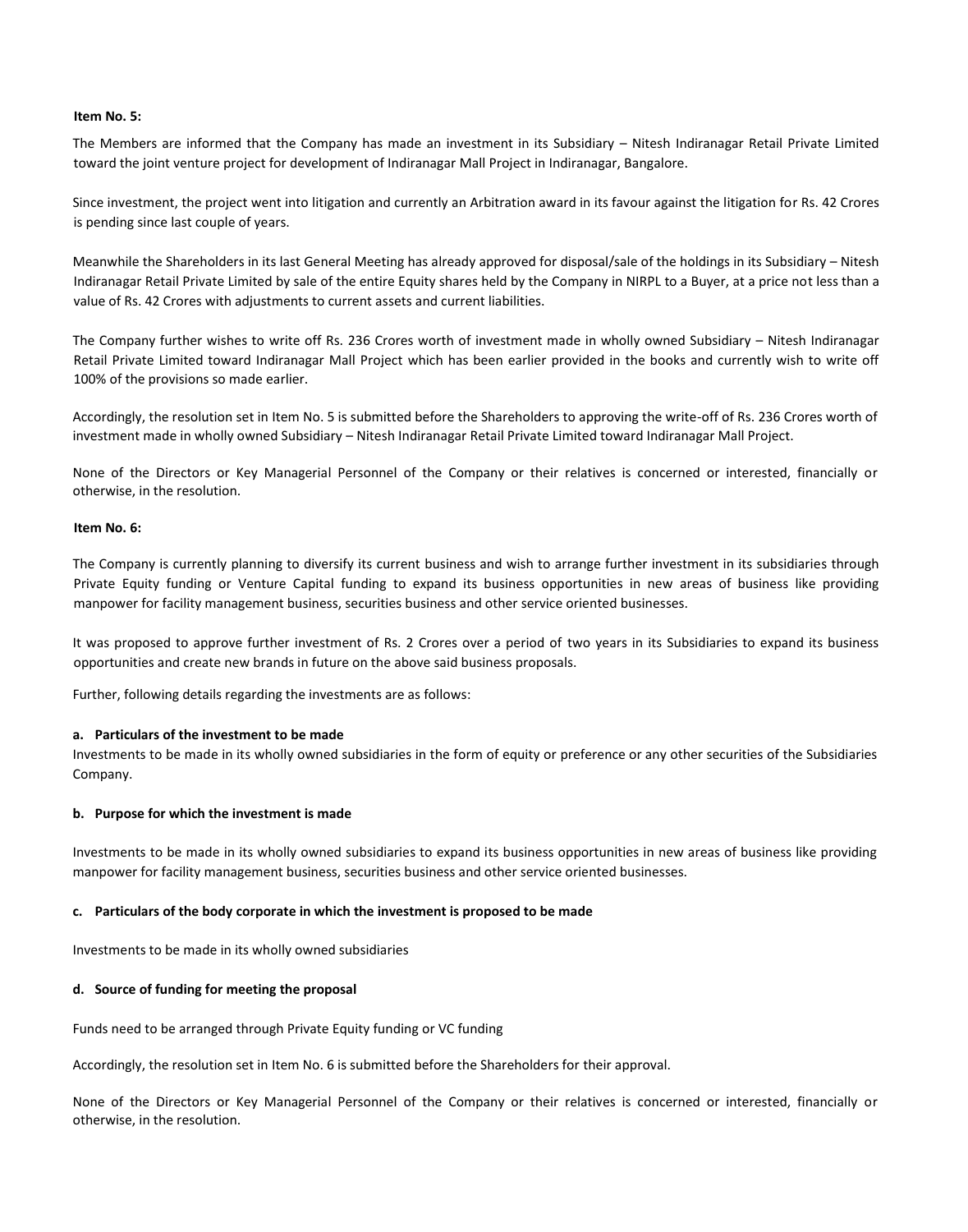#### **Item No. 7:**

The Board is informed that the subsidiary Company, Courtyard Hospitalities Private Limited (formerly known as Courtyard Constructions Private Limited) had one land parcel of 21,000 sqft which was acquired by erstwhile owners. The Company had initially bought in 50% shares into the Courtyard Hospitalities Private Limited. Later the Company bought 100% shares of Courtyard Hospitalities Private Limited to develop the underline assets of 21,000 sqft on Cunningham Road.

Later the Company in the endeavour to exit from its residential space and reduce its debt, the Company wish to sell this land parcel and hence identified a buyer for the property bearing Municipal No. 11/37 (Old No. 37/11) situated at Sampangi Ramaswamy Temple Road (formerly known as Cunningham Road), Bangalore 560 052, measuring 21,000 square feet which was held by Courtyard Constructions Private Limited.

Further, in respect of this project the Company had earlier availed construction finance from HDFC Limited and the outstanding loan amount as of that date was approx. is Rs. 36 Crore. And HDFC has issued NOC dated 4th February 2019, confirming their willingness to release the charge / security interest over the property subject to receipt of Rs. 40 Crore, which is towards clearance of the Loan outstanding amount together with interest dues.

Upon issuance of NOC dated 4th February 2019 by HDFC in March 2019 confirming their willingness to release the charge / security interest over the property, the Company sold this property to Midas Developers for a total consideration of Rs. 55 Crores towards settlement for both Courtyard Construction of an amount of Rs. 10 Crores towards sale of land of 21,000 sqft and balance of Rs. 45 Crores to NEL Holdings South Limited which was utilised in clearance of the Loan outstanding amount together with interest dues with HDFC Limited.

Currently this subsidiary Company, Courtyard Hospitalities Private Limited does not have any assets for any project development and also has no future business plan.

Hence it is proposed to consider the disinvestment plan of Courtyard Hospitalities Private Limited and in principally approve for the sale of Shares held in Courtyard Hospitalities Private Limited and also authorize Mr. Nitesh Shetty, Chairman and Managing Director or Mr. L S Vaidyanathan, Executive Director of the Company to sign the duly executed Share Transfer Form on behalf of the Company.

As per the applicable provisions of the Companies Act, 2013 and Regulation 24 of SEBI (Listing Obligation and Disclosure Requirements) Regulation 2015, listed entity shall dispose of shares in its subsidiary resulting in reduction of its shareholding to less than fifty percent or cease the exercise of control over the subsidiary only after necessary approval through special resolution in its General Meeting.

Accordingly, the resolution set in Item No. 7 is submitted before the Shareholders for their approval.

None of the Directors or Key Managerial Personnel of the Company or their relatives is concerned or interested, financially or otherwise, in the resolution.

#### **Item No.8:**

The Members are informed that the Company along with two of other Persons namely Joji Reddy and Showri Reddy executed an agreement on 25th day of January, 2020 constituting an undertaking to exploit their individual strength to maximize the profits of undertaking by developing and building residential apartments on the Schedule Property under the name and style of M/s Nitesh Estates – Whitefield

Further, it was agreed that each party shall share the Profit or losses under the agreed percentage as agreed below:

| Showri Reddy (First Party)          | -                        | 42% |
|-------------------------------------|--------------------------|-----|
| Joji Reddy (First Party)            | $\overline{\phantom{a}}$ | 34% |
| NEL Holdings Limited (Second Party) | $\overline{\phantom{0}}$ | 24% |

Both the Parties namely Showri Reddy (First Party) and NEL Holdings Limited (Second Party) earlier in the month of Feb 2020 have now come forward and wish to change the profit sharing under the supplementary agreement by transferring its 6% right from NEL Holdings Limited (Second Party) to Showri Reddy (First Party).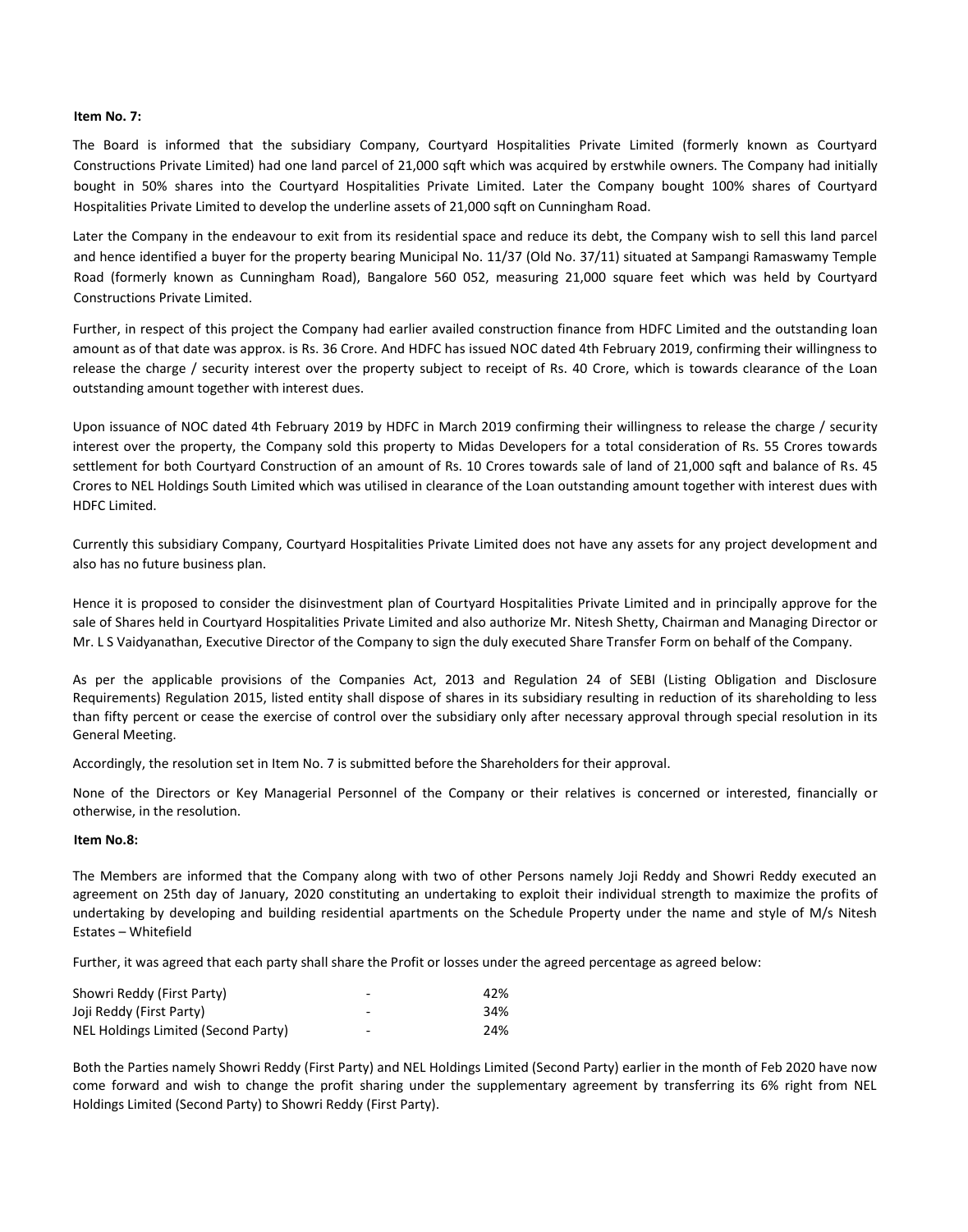The Company has signed this land parcel as the joint development for executing the project specifically by the name of Forest Hills and Flushing Meadows. This project is now 100% complete and Occupancy Certificate has been obtained.

Hence the purpose and objective of this partnership agreement is now complete from the Company's end.

Further, the Company is discussion with other two partners for disinvesting its rights in profit sharing of M/s Nitesh Estates – Whitefield and other two parties namely Joji Reddy and Showri Reddy has expressed their interest to acquire the 24% rights of the Company in the ratio as agreed between them.

Accordingly, the resolution set in Item No. 8 is submitted before the Shareholders for their approval for divestment of Nitesh Whitefield – As partner of Company.

None of the Directors or Key Managerial Personnel of the Company or their relatives is concerned or interested, financially or otherwise, in the resolution.

#### **Item No. 9:**

Over the last 10 years, Company has made several investments in joint development, procurement of lands and settlement of disputed lands along with procurement of TDR for 7-8 of its projects and in many cases the MOUs have transpired to JDAs and in certain cases TRD have been procured.

But over the years in the process of expansion of the Business into Chennai, Cochin, Ahmedabad, Goa, Hyderabad and north Bangalore along with TDR for about 2 Million Sq. ft. many of these have stuck into various complications including hurdles with Government, landowners, and other statutory authorities.

The Company, for last many years have provided 100% for these investments. In its endeavour to make a fresh beginning, it is proposed to write off these the old, bad and stuck investments held in NHDPL South & NUDPL Ventures, Subsidiaries of the Company together up to 237 Crores in Balance Sheet through write offs.

Accordingly, the resolution set in Item No. 9 is submitted before the Members for approving the writing off old dues and stuck investments in Subsidiaries of both NHDPL South & NUDPL Ventures as onetime exercise.

None of the Directors or Key Managerial Personnel of the Company or their relatives is concerned or interested, financially or otherwise, in the resolution.

#### **Item No. 10:**

Over the last 10 years, Company has accumulated several Vendors outstanding which are outstanding for over a period of three years now and necessary provisions has been passed in the books of accounts every year.

In its endeavour to make a fresh beginning, it is proposed to write off the Vendor dues which are considered as non-payable and are outstanding for more than three years.

Accordingly, the resolution set in Item No. 10 is submitted before the Members for their approval.

None of the Directors or Key Managerial Personnel of the Company or their relatives is concerned or interested, financially or otherwise, in the resolution.

#### **Item No. 11:**

Members may take note that the Company is currently scouting for a partner for raising private equity capital as Special Purpose Vehicle its wholly owned subsidiaries. In the past the Company has earlier tried tied up with an overseas venture capital to invest in its shopping mall in Pune.

The Company is currently planning to diversify its business through its wholly owned subsidiary and requires huge investment in Subsidiaries in the form of private equity.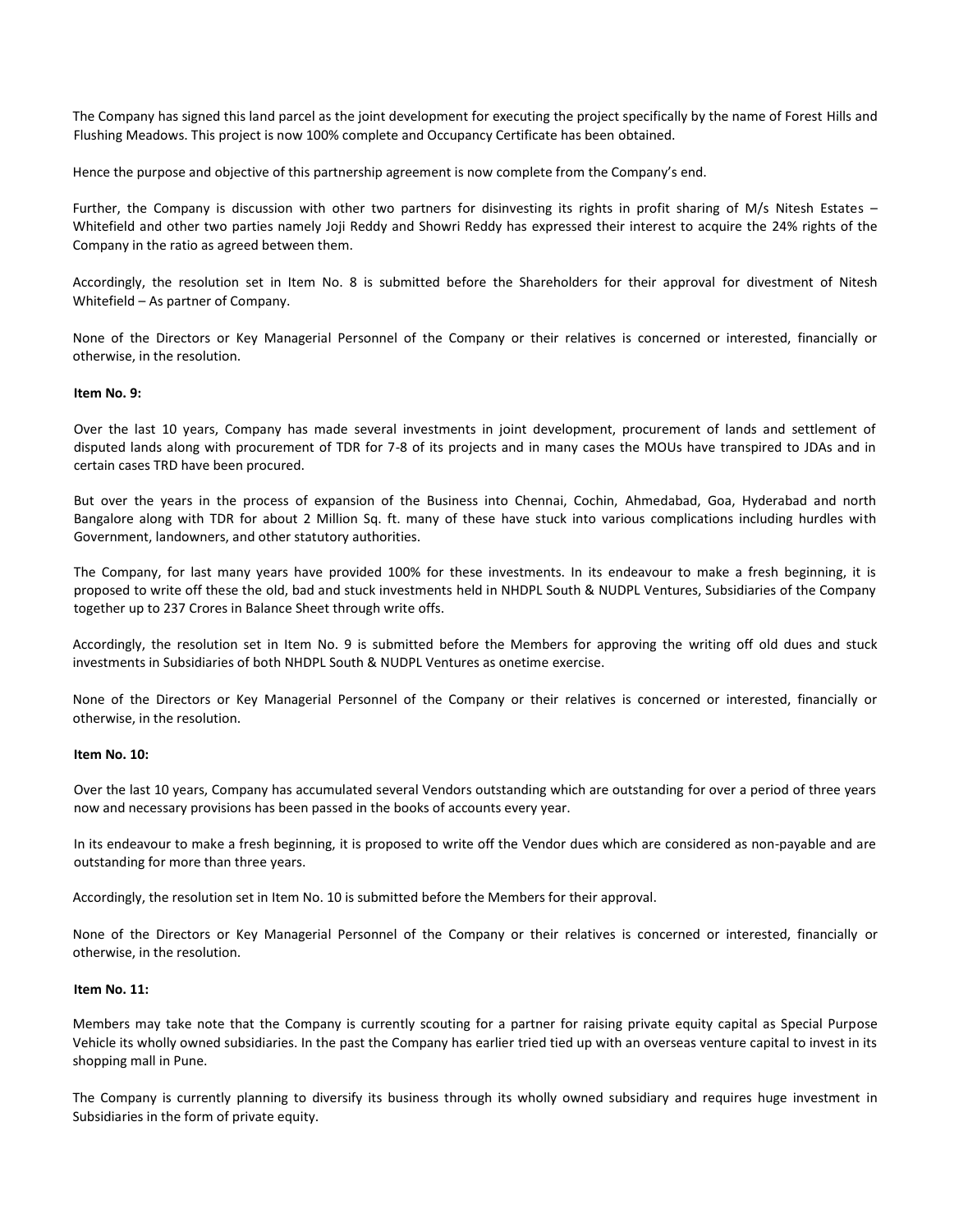Accordingly, the resolution set in Item No. 11 is submitted before the Members for their approval.

None of the Directors or Key Managerial Personnel of the Company or their relatives is concerned or interested, financially or otherwise, in the resolution.

#### **Item No. 12:**

According to Section 180(1)(a) of the Companies Act, 2013, sale, lease or otherwise disposal of the whole or substantially the whole of an undertaking of the Company or where the Company owns more than one undertaking, of the whole or substantially the whole of any such undertaking, requires the approval of the shareholders by way of a special resolution.

The Company proposes to sell / dispose-off its Knights Bridge residential project situated at Shadashiv Nagar, Bangalore ("Undertaking"), together with development rights on an "as is where is" basis or in any other manner as the Board may deem fit in the interest of the Company, to Garden City Builders with all required approvals from Banks, RERA and others for a consideration not below Rs. 8.00 Crores (Rupees Eight Crores only) on such terms and conditions as may be deemed fit by the Board.

The sale proceeds upon disposal of Knights Bridge residential project shall be utilised against the loan outstanding for the Knights Bridge project as one time settlement with Bank/Lender and towards other outstanding dues of the project.

Accordingly, the resolution set in Item No. 12 is submitted before the Members for their approval.

None of the Directors or Key Managerial Personnel of the Company or their relatives is concerned or interested, financially or otherwise, in the resolution.

#### **Item No. 13:**

According to Section 180(1)(a) of the Companies Act, 2013, sale, lease or otherwise disposal of the whole or substantially the whole of an undertaking of the Company or where the Company owns more than one undertaking, of the whole or substantially the whole of any such undertaking, requires the approval of the shareholders by way of a special resolution.

The Company proposes to sell / dispose-off its Park Avenue residential project situated at Sankey Road, Bangalore ("Undertaking"), together with development rights on an "as is where is" basis or in any other manner as the Board may deem fit in the interest of the Company, to Garden City Builders with all required approvals from Banks, RERA and others for a consideration not below Rs. 35.00 Crores (Rupees Thirty Five Crores only) on such terms and conditions as may be deemed fit by the Board.

The sale proceeds upon disposal of Park Avenue project shall be utilised against the loan outstanding for the Park Avenue project as one time settlement with Bank/Lender and towards other outstanding dues of the project.

Accordingly, the resolution set in Item No. 13 is submitted before the Members for their approval.

None of the Directors or Key Managerial Personnel of the Company or their relatives is concerned or interested, financially or otherwise, in the resolution.